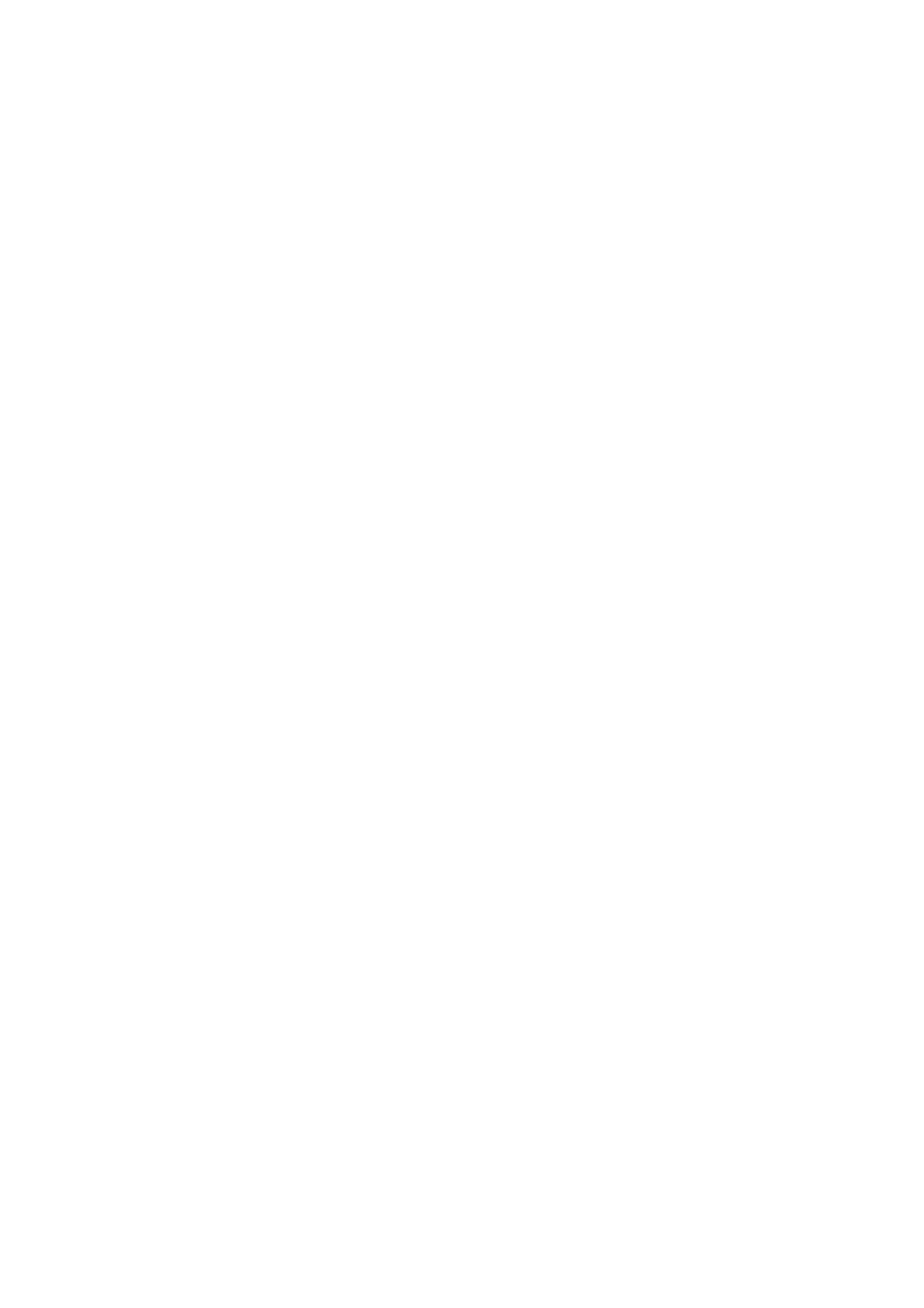

# **WORKING PAPER NO. 160**

# *The Strategic Value of Quantity Forcing Contracts for Manufacturers-Retailers Hierarchies*

#### **David Martimort\* and Salvatore Piccolo\*\***

#### **Abstract**

We explore the strategic value of quantity forcing contracts in a competing manufacturer-retailer hierarchies environment under both adverse selection and moral hazard. Manufacturers dealing with (exclusive) competing retailers may prefer to leave contracts silent on retail prices, whenever other aspects of the retailers' activity remain nonveri.able. Two effects are at play once one moves from retail price maintenance to quantity forcing. First, restricting the number of screening instruments available to manufacturers has a detrimental effect on their pro.ts as it leaves more possibilities to retailer for getting information rents. Second, such restriction may provide manufacturers with strategic power in that it affects downstream competition. Under some conditions related to the severity of the adverse selection problem and the nature of externalities across retailers, the latter effect may rationalize the use of quantity forcing contracts in a game of competing hierarchies. RPM may be either detrimental or bene.cial to welfare depending upon the type of non-market externalities that retailers impose on each other.

#### **JEL Classification**: D2, D23, D82, K21.

**Keywords**: Asymmetric Information, Competing Hierarchies, Incomplete Contracts, Quantity Forcing, Resale Price Maintenance, Vertical Contracting.

**Acknowledgments**: We are grateful to Sandeep Baliga, Pierpaolo Battigalli, Jim Dana, Chiara Fumagalli, Matteo Galizzi, Jakub Kastl, Massimo Marrelli, Eric Maskin, Alessandro Pavan, Jean-Charles Rochet, Bill Rogerson, Jean Tirole, Mike Whinston, two referees and the Editor Andy Postlewaite for useful remarks and suggestions. We also thank seminar participants at Bruxelles DG Competition, Brescia, CSEF-IGIER Symposium in Economics and Institutions (Anacapri, 2006), Duke, Luiss (Rome), Northwestern, Napoli, Padova, Salerno and Toulouse. A previous version of this paper has circulated under the title "The Strategic Value of Incomplete Contracts for Competing Hierarchies". Errors are ours.

- \* University of Toulouse, France (IDEI-GREMAQ), martimor@cict.fr.
- University of Naples Federico II, CSEF and University of Toulouse,  $spiccolo@unisa.it$ .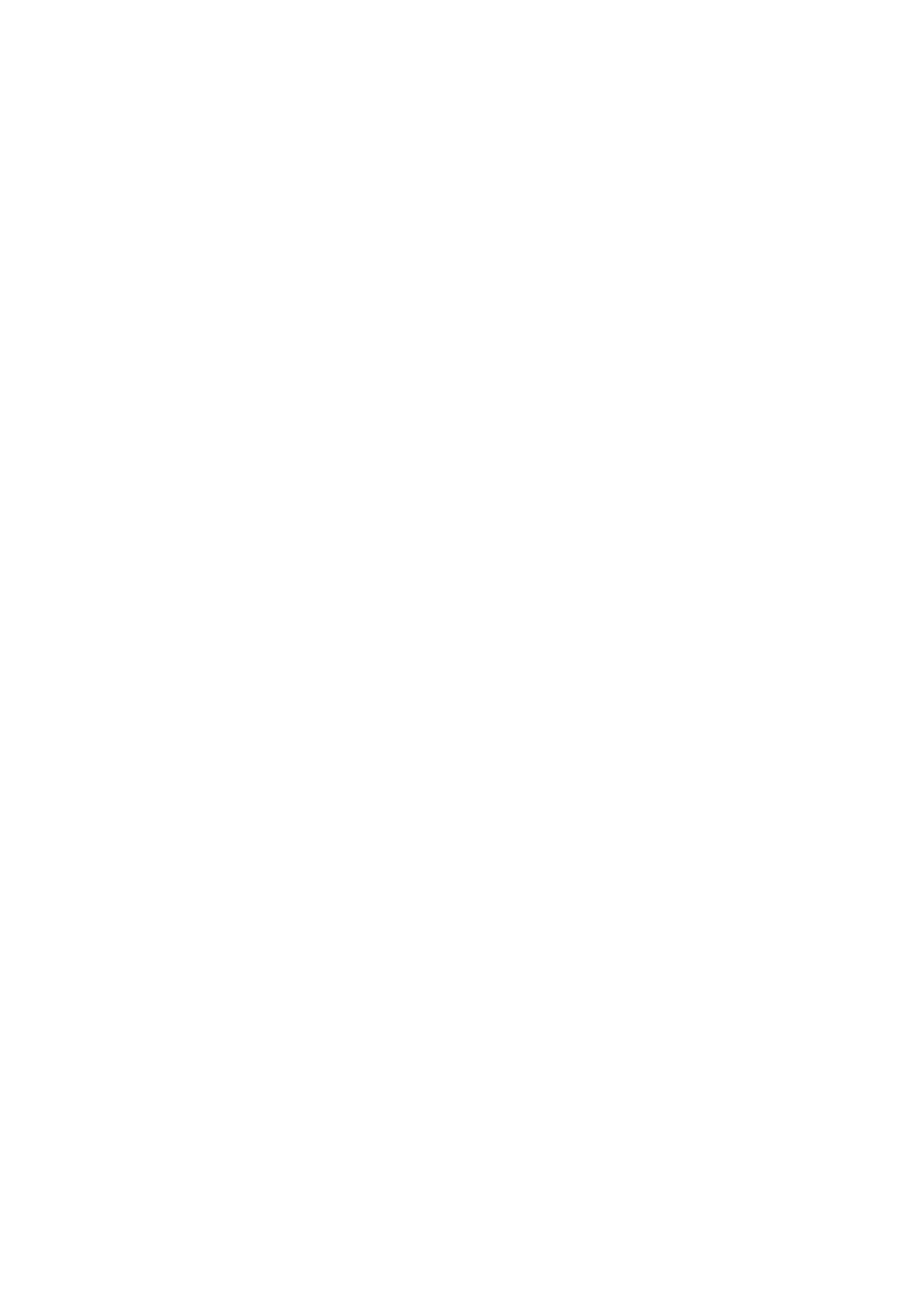## **Contents**

- *1. Introduction*
- *2. Related Literature*
- *3. The Model*
- *4. Moral Hazard is Needed*
- *5. One Sided-Hierarchy*
- *6. Symmetric Hierarchies* 
	- 6.1 Equilibrium Characterization
	- 6.2 Welfare Analysis
- *7. Concluding Remarks*

*References* 

*Appendix*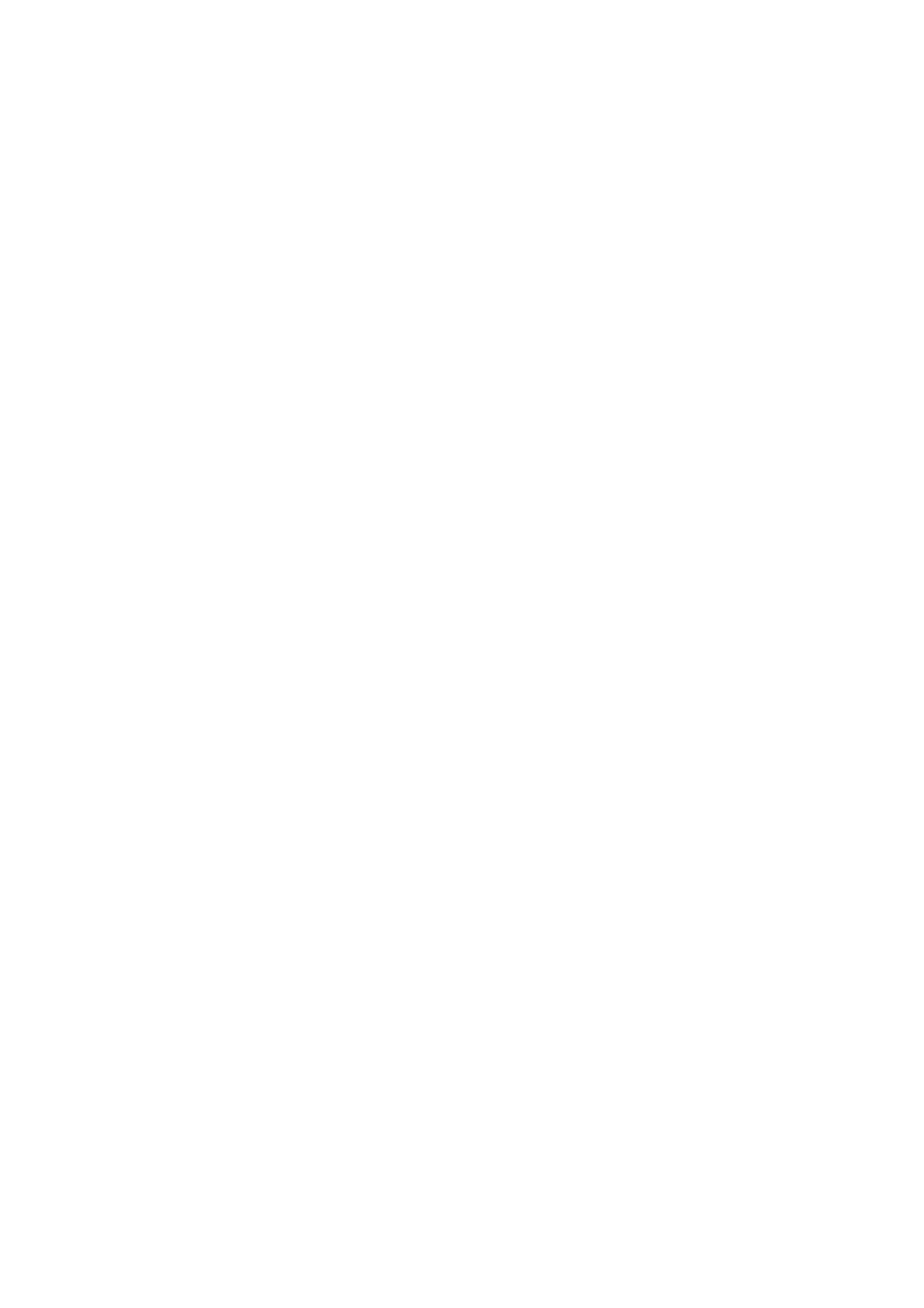### 1 Introduction

Common wisdom suggests that optimal contracts should limit as much as possible agents' discretion within agency relationships. According to this view, principals should profitably exploit all available screening and monitoring instruments in order to prevent agents' misbehavior. Nevertheless, contractual rules seldom display such high degree of complexity. In practice, contracts appear rather simple and, more strikingly, quite often fail to specify verifiable obligations of the parties.

Arm's length relationships are widespread business practices. An archetypal example, which we study in this paper, is provided by manufacturer-retailer relationships. Particular emphasis has indeed been put forward by the recent IO literature on the very incomplete nature of contracts regulating trade between vertically related firms:<sup>1</sup> not only manufacturers often delegate marketing activities to retailers, but they also frequently give up vertical control, by refusing to impose contractual restraints that would reduce agency costs and, in turn, potentially improve upon allocative efficiency.<sup>2</sup>

What is the source of contract incompleteness in these markets? Taking a broader perspective, existing agency models have provided few rationales for why contracts are incomplete. One line of thoughts has appealed to unforeseen contingencies, and costs of writing and enforcing contracts (see Tirole, 1999). But this body of work is usually silent on the strategic value that competition may confer to arrangements that seem too simple or incomplete.

Our paper has two main goals. First, we shed new light on the benefits for manufacturers to forego the contracting ability on retail prices and prefer simpler (less complete) quantity forcing contracts. We offer a new rationale for the widespread use of simple contracts in vertical relationships and account for a hitherto neglected link between downstream externalities and contractual design in such markets. Second, we derive implications of our analysis for the wider theoretical debate over contract incompleteness, and show how our results complement existing models.

We frame the analysis in a manufacturer-retailer context, which allows for both adverse selection and moral hazard. In this specific setting our objective is to investigate the extent to which simple quantity forcing contracts can be strategically used by manufacturers and preferred to more complete arrangements based on retail price control. Moving from the standard sequential monopolies framework to games where the retail market is 'imperfectly competitive', the choice of less complete contracts, like quantity forcing arrangements, results from the interplay between the agency costs associated to alternative incentive schemes and the externalities that competing retailers exert on each other. We show that when some aspects of the retailers' downstream activities are nonverifiable, foregoing the opportunity to contract on retail prices might have a strategic value.

<sup>&</sup>lt;sup>1</sup>The applied literature on this topic (Lafontaine and Slade, 1997, among many others) has recently argued that the empirical evidence, fairly consistent across industries and firms, quite often appears to be inconsistent with some aspects of the theoretical predictions based on agency theory.

<sup>2</sup>There are many other examples of incomplete contracts. Managerial contracts are typically vague or silent on the competitive and organizational objectives that managers should pursue; lenders usually leave entrepreneurs free to perform certain tasks that affect the profitability of their ventures; insurance companies monitor only to a limited extent the behavior of insurees, to name only a few.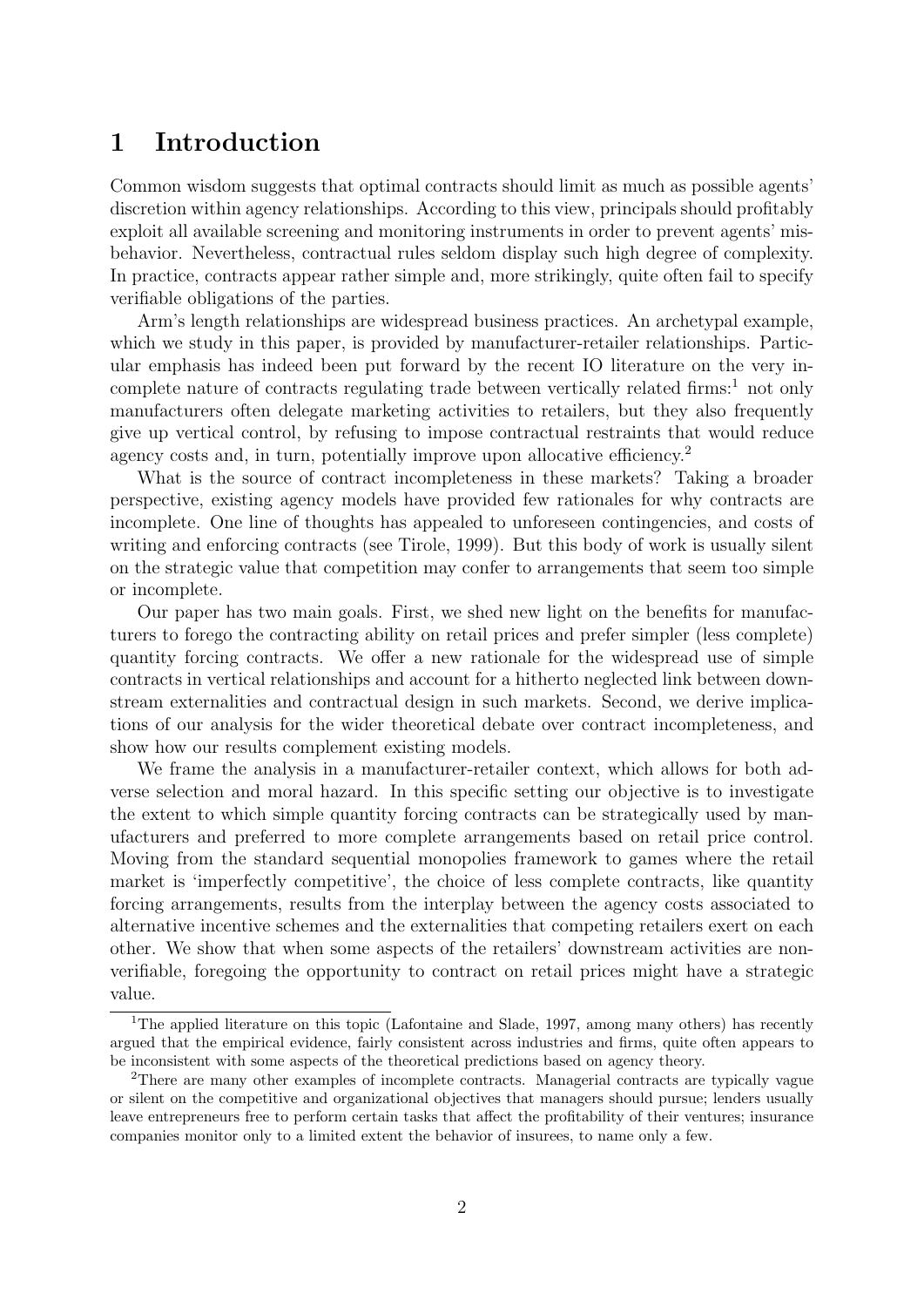To make this point as clear as possible for our purpose, consider a one-sided hierarchy model where two downstream retailers compete by setting quantities, and assume that while one of these (hereafter the agent) deals with an exclusive upstream supplier (the principal) to acquire an essential input for production, his competitor is vertically integrated and has access to the input at no cost.<sup>3</sup> Demands are uncertain and only downstream firms observe a payoff relevant signal before contracts are designed: an adverse selection problem. Moreover, the non-integrated agent exerts a nonverifiable demandenhancing activity (effort) which may also affect the competitor's demand: a moral hazard issue.<sup>4</sup> The manufacturer hires the retailer before production occurs, but after uncertainty has realized, and he has all bargaining power in dictating the terms of trade.

Two alternative contractual regimes are compared: the principal can either commit to a simple quantity forcing scheme (QF), or to a more sophisticated arrangement, comparable to resale price maintenance (RPM). These arrangements differ in their degree of contractual completeness. Specifically, QF is more incomplete than RPM in the sense that, beyond fixing the quantity supplied to final consumers, it leaves the downstream agent free to choose its most preferred level of promotional effort. Instead, a RPM mechanism also restrains the retail price charged to final consumers in addition to fixing the quantity supplied in the final market.

Two contrasting effects are at play once one moves from RPM to QF. On the one hand, QF leaves more possibilities for the agent to enjoy an information rent because with such a contract he appropriates a greater share of the return on improving own demand. On the other hand, foregoing price control might have a strategic value for the principal. By allowing his agent to respond more efficiently to competition, it can induce a favorable behavior by the competing retailer at the market stage. Yet, while the former effect has already been discussed in previous work,<sup>5</sup> the second is novel.

The analysis provides simple conditions under which QF contracting may be preferred when retailers impose either positive or negative externalities on each other. To understand this point, it is worthwhile observing that when downstream demands are independent, that is retailers have monopolistic power in their own markets, RPM is clearly preferred by the principal. Indeed, complete contracting provides more tools to better extract the retailer's private information on demand, whereby allowing to reach a better trade-off between efficiency and rent extraction within this principal-agent pair. Competition between retailers, though, brings a novel channel through which foregoing retail price affects the supplier's profit. By committing to leave his downstream agent free to set some aspects of his performance, a manufacturer can influence in her own interest the subsequent retail game.

The key feature of our environment is the link between market and non-market (effort) externalities that downstream retailers impose on each other. We show that when both kinds of externalities are negative (resp. positive), that is goods are substitutes

<sup>&</sup>lt;sup>3</sup>Allowing for a more symmetric framework with two competing hierarchies does not alter the main insights of the one-sided hierarchy model that we analyze here (see Kastl, Martimort and Piccolo, 2008).

<sup>4</sup>Distributors can indeed provide a wide range of services that affect demand. Free delivery, pre-sales advices to potential buyers, show rooms, and after-sales services play a key role in enhancing demand. Looking at supermarket data relative to the Chicago area, Chevalier, Kashyap, and Rossi (2003) document the importance of retailers' activity in price determination and the role of the retailers' advertising as a way of competing for customers.

<sup>5</sup>See Blair and Lewis (1994), Gal-Or (1991b) and Martimort and Piccolo (2007) for instance.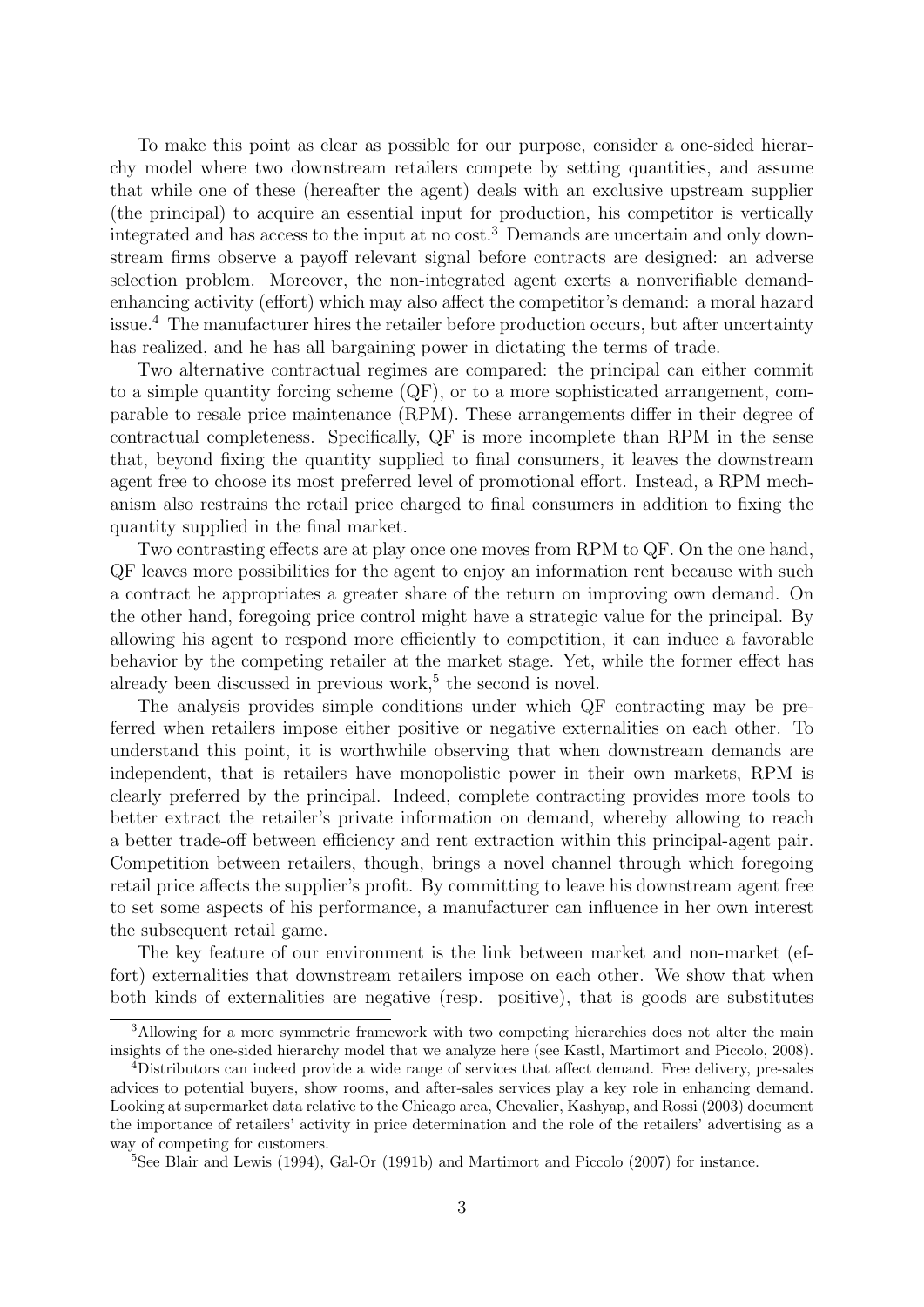(resp. complements) and the retailer's effort has a selfish (resp. cooperative) nature, the principal strictly prefers a QF contract instead of the more complete RPM, provided that information costs are not very large. Essentially, by inducing more effort on the agent's side, foregoing the ability to contract on prices shifts around the competitors' equilibrium output supply. This has a positive strategic effect as long as market and non-market externalities have the same sign. By contrast, in a free-riding environment, which emerges when goods are substitutes and efforts have a cooperative value, RPM is the best choice. In this case, increasing the effort of the agent through the contractual channel is not optimal as it makes downstream competitors more aggressive via the positive non-market externality.

This result is fairly general and, although we have developed the formal arguments in a stylized IO example, our conclusions are of wider scope. They can rationalize the use of simple contracts basically within any competing hierarchies model involving vertical and horizontal contractual externalities, be it procurement contracting, executive compensations, patent licensing, insurance or credit relationships, to name only a few.

The paper is structured as follows. Section 2 lays out the model. Section 3 provides the equilibrium characterization. Section 4 analyzes the strategic value of QF contracts. Section 5 offers an overview of the related IO literature and comments the link between our paper and the body of work on incomplete contracting. Section 6 concludes.

### 2 The model

Players and environment: Consider a simple retail industry where two downstream outlets,  $R_1$  and  $R_2$ , producing symmetrically differentiated products compete by setting quantities. The production of each of these final outputs requires an essential raw input which is supplied at the upstream level. To make the analysis as sharp as possible for our purpose, consider a one-sided hierarchy model and assume that, while  $R_1$  must deal with an independent supplier  $S_1$  to secure the input,  $R_2$  is vertically integrated with his own supplier  $S_2$  and produces as a unique entity, hereafter labeled  $S_2-R_2$ . As we shall see, this simple structure already brings out clearly the relevant trade-offs that  $S_1$  faces when choosing between QF and RPM.

The system of (inverse) market demands is defined by:

$$
p_1(\theta, e_1, q_1, q_2) = \theta + e_1 - q_1 + \rho q_2
$$
, and  $p_2(\theta, e_1, q_2, q_1) = \theta + \sigma e_1 - q_2 + \rho q_1$ .

where  $q_i$  is the quantity produced of good i,  $p_i$  is the retail price charged for this product, and  $\theta$  is a common shock affecting both demands. The demand parameter  $\theta$  is drawn on the compact support  $\Theta = [\theta, \theta]$  according to the cumulative distribution function  $F(\theta)$  having an atomless and everywhere (strictly) positive density,  $f(\theta)$ , with  $|\dot{f}(\theta)|$ being bounded. We assume also that the monotone hazard rate property holds, namely  $h(\theta) < 0$  for all  $\theta \in \Theta$  where  $h(\theta) = (1 - F(\theta))/f(\theta)$ . The realization of  $\theta$  is private information of retailers at the time contracts are signed, and  $e_1$  denotes a non-observable demand-enhancing activity (effort) performed by retailer  $R_1$ <sup>6</sup>

The effort variable is meant to capture any kind of non-market activity performed by  $R_1$ , such as production of indivisible services, investment in advertising or pre-sale advises

<sup>&</sup>lt;sup>6</sup>Neither  $S_1$  nor  $S_2$ - $A_2$  can observe  $e_1$ .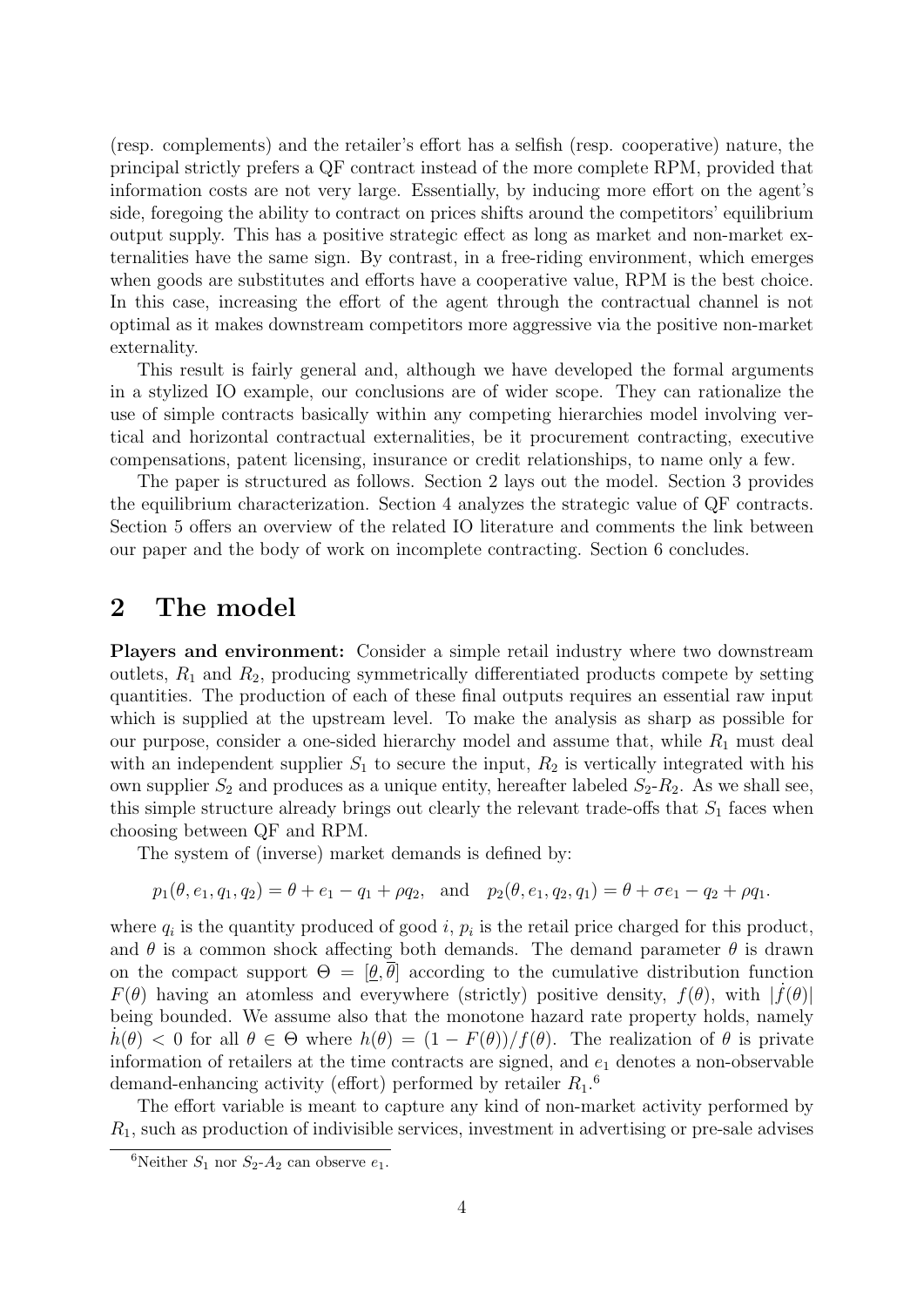to potential buyers, that is not directly controlled by  $S_1$ .<sup>7</sup> Such kind of effort has two effects on the demand system. Clearly, it enhances own consumers' willingness to pay, but it may also influence the competitor's demand. This assumption seems reasonable in at least two cases. First, when effort is interpreted as production of indivisible services bundled with the final product, it might have a negative impact on competitors' demand if goods are substitutes; and the opposite obtains for complements. Second, when effort captures pre-sale services or generic advertising, it could well be the case that information on the product's existence benefits also competitors: a free-riding story (e.g., Mathewson and Winter, 1984).

Following Che and Hausch (1999), we distinguish these alternative scenarios depending on the effort value, which is *cooperative* for  $\sigma > 0$ , and selfish otherwise. Throughout we shall assume that  $|\sigma| \leq 1$  in order to guarantee that own-effort effects are larger than cross-effort ones, that is  $\partial p_1(.)/\partial e_1 \geq |\partial p_2(.)/\partial e_1|$ . Furthermore,  $\rho$  is an index for product differentiation. It also satisfies  $|\rho| \leq 1$  to ensure that own-price effects are larger than cross-price ones in the direct demand system, that is  $|\partial q_i(.)/\partial p_i| \geq |\partial q_i(.)/\partial p_{-i}|$ . For expositional purposes, we focus on only two cases of interest. In the first one, market and effort externalities have the same sign, that is, in the parameter region where  $\sigma \rho > 0$ . The second relevant region of parameters is that where  $\sigma \rho \geq 0$ , with  $\sigma \geq 0$  and  $\rho \leq 0$ , which describes a free-riding context.<sup>8</sup>

Exerting effort is costly and  $\psi(e_1)$  denotes  $R_1$ 's disutility function. It satisfies  $\psi'(e_1) \ge$ 0 and the Inada condition  $\psi'(0) = 0$ . Finally, we assume that both upstream and downstream firms produce at constant marginal costs normalized to zero.

**Incentive mechanisms:**  $S_1$  can use two different classes of incentive mechanisms: RPM or QF contracts. In each case, he offers menus of contracts to screen his retailer according to the realization of demand.

 $\left\{t_1(\hat{\theta}), q_1(\hat{\theta})\right\}$ Under QF, for instance, an incentive mechanism is a menu of contracts of the form where  $\hat{\theta}$  is  $R_1$ 's report on the demand parameter,  $q_1(\hat{\theta})$  is the corresponding input level supplied by  $S_1$  and  $t_1(\hat{\theta})$  is the fixed-fee paid by  $R_1$  to  $S_1$ .

Similarly, if RPM is chosen, an incentive mechanism is of form  $\{t_1(\hat{\theta}), q_1(\hat{\theta}), p_1(\hat{\theta})\}$  $\hat{\theta} \in \Theta$ where now  $p_1(\hat{\theta})$  denotes the retail price of good 1 following report  $\hat{\theta}$ .<sup>9</sup>

<sup>&</sup>lt;sup>7</sup>As it will become clear later on, since  $S_2-R_2$  is vertically integrated, there is no loss of insights in assuming that  $R_2$  does not exert any effort.

<sup>&</sup>lt;sup>8</sup>Assuming that goods are complements,  $\rho \geq 0$ , and that effort creates negative externalities,  $\sigma \leq 0$ , seems unreasonable.

<sup>&</sup>lt;sup>9</sup>In our environment this is without loss of generality. Indeed, when  $S_1$  no longer controls the level of final output sold in the market, but can only fix the retail price under RPM, the analysis remains the same as if output was observable. The argument is formally developed in Martimort and Piccolo (2007). The idea is that, for screening purposes, the optimal RPM mechanism reduces the input supply below what would be optimal under complete information. Indeed, consider the output choice of the non-integrated retailer when final output is non-verifiable. Since his objective is similar to that of an integrated structure under complete information, the retailer would like to expand output up to the point where the marginal benefit of one extra unit (the retail price) equals the marginal disutility of effort. Thus  $R_1$  would like to expand output above the second-best level implemented by our mechanism  $\{t_1(.), q_1(.), p_1(.)\}$  irrespective of the sign of  $\sigma \rho$ . This implies that there is no incentives to sell a quantity lower than that supplied by the manufacturer and shows that our mechanism is robust to the lack of verifiability of the final output sold by the retailers. Including this quantity as an explicit contracting variables facilitates presentation.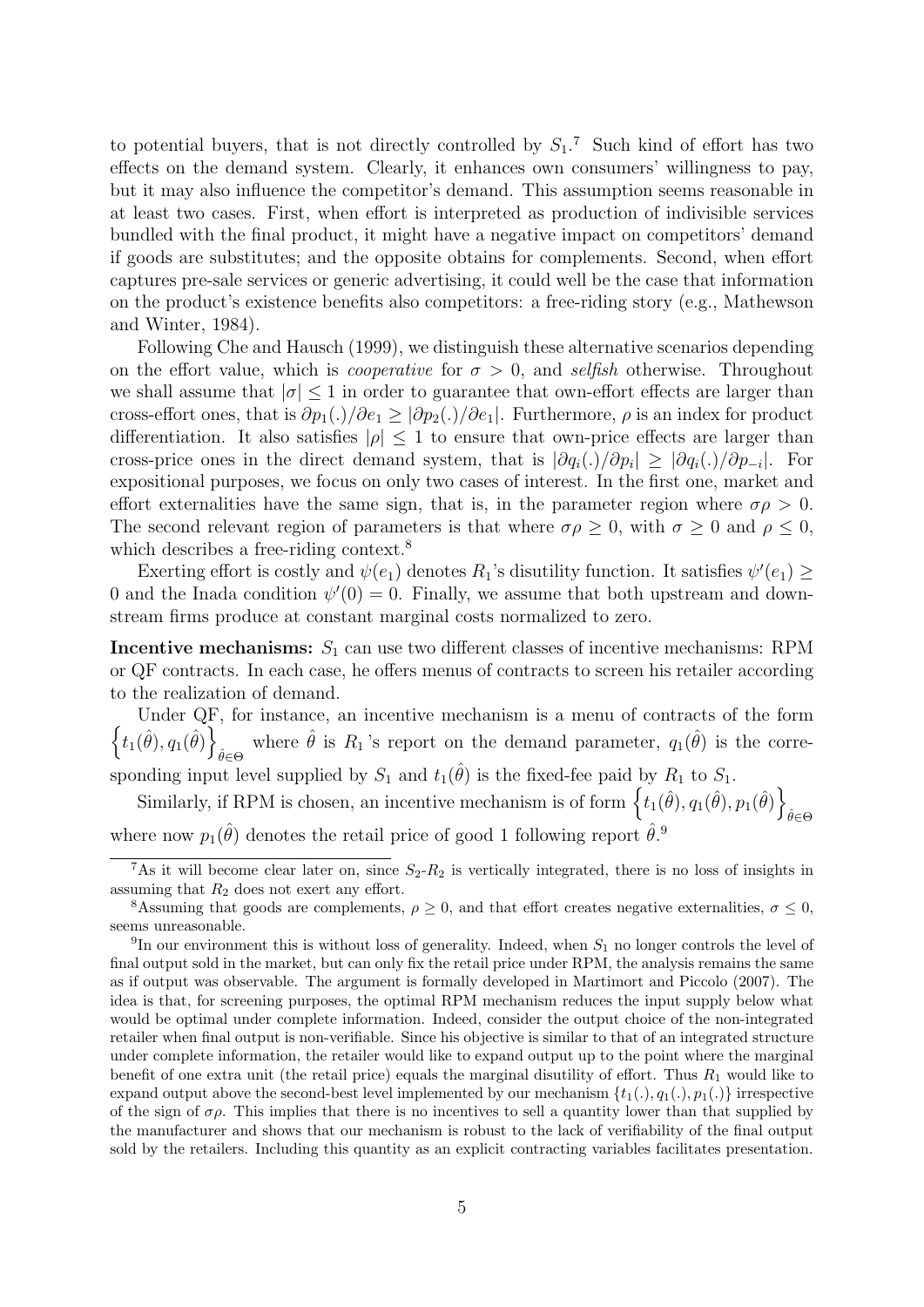A QF arrangement is less complete relative to RPM because it restricts the set of screening instruments available to the manufacturer by leaving unspecified the retail price. Therefore, QF arrangements amount to a *vertically decentralized* organizational structure. With such contractual scheme, the upstream manufacturer does not have enough instruments to monitor the promotional effort exerted by the retailer. Instead, by dictating the retail price and the quantity sold to the retailer, the upstream manufacturer is able to control directly the retailer's effort level under RPM.

Note that even a RPM arrangement is an incomplete contract. Indeed, manufacturer  $S_1$  cannot contract on the output and retail price chosen by  $S_2-R_2$ . This assumption de facto rules out any "grand-contract" based on all information available downstream. It is justified either because such contracts are generally viewed as collusive practices by antitrust authorities, or because communication between a manufacturer and a retailer selling a competing product is not even feasible.

Contracts are secret and, following Myerson (1982) and Martimort (1996), we use a version of the Revelation Principle in competing hierarchies to characterize the set of incentive feasible allocations. Indeed, with secret contracts, for any output chosen by the integrated structure  $S_2-R_2$ , there is no loss of generality in looking for  $S_1$ 's best response within the class of direct and truthful mechanisms to characterize pure strategy equilibria.

**Commitment to vertical restraints:** Since the mechanism ruling the hierarchy  $S_1$ - $R_1$ is private, it cannot have any commitment value vis- $\lambda$ -vis the vertically integrated structure  $S_2-R_2$ . This seems a quite natural assumption in environments where details of the vertical deals between a manufacturer and his retailer are rarely available to competitors.

However, the choice of the specific contractual mode, namely whether quantity forcing (QF) or resale price maintenance (RPM) is chosen by a given manufacturer, is itself observable by competing hierarchies. This commitment assumption plays a central role in our analysis and deserves some motivation.

The key issue is whether principals can credibly commit not to exert vertical price control. In practice, in OECD countries where exemptions to RPM practices are admitted, manufacturers are requested to ask Antitrust authorities to use these contracts and this move is publicly observable.<sup>10</sup>

More generally, there are other ways by which suppliers can commit themselves to choose a particular kind of vertical arrangements.

First, the observability of retail prices might require setting up some (observable) monitoring technology in advance, especially in cases where retailers may include either nonverifiable elements or secret price cuts with their customers. Not acquiring such technology at the outset makes gathering information on retail prices impossible afterwards.<sup>11</sup>

<sup>&</sup>lt;sup>10</sup>RPM is generally prohibited in almost all OECD countries. Some countries though do have a procedure for authorizing this practice if the beneficial effects can be shown to outweigh the detrimental ones. See, for example, Bollard (1989) as for New Zealand. Firms wishing to justify RPM, it is argued, should be asked to demonstrate the efficiency gains they claim rather than using scarce competition authority resources to establish the inefficiency of each system.

<sup>&</sup>lt;sup>11</sup>In this respect, consider a simple extension of our model with several downstream retailers dealing with the same manufacturer and suppose that those retailers observe each other retail prices. A commitment to have exclusive territories may act as a device not to learn retail prices whereas intrabrand downstream competition between retailers may help revealing this information. Such commitment to choose either exclusive territories or instead intrabrand competition is certainly observable and credible. Rey and Stiglitz (1995) analyzed the commitment role of exclusive territories although in a model with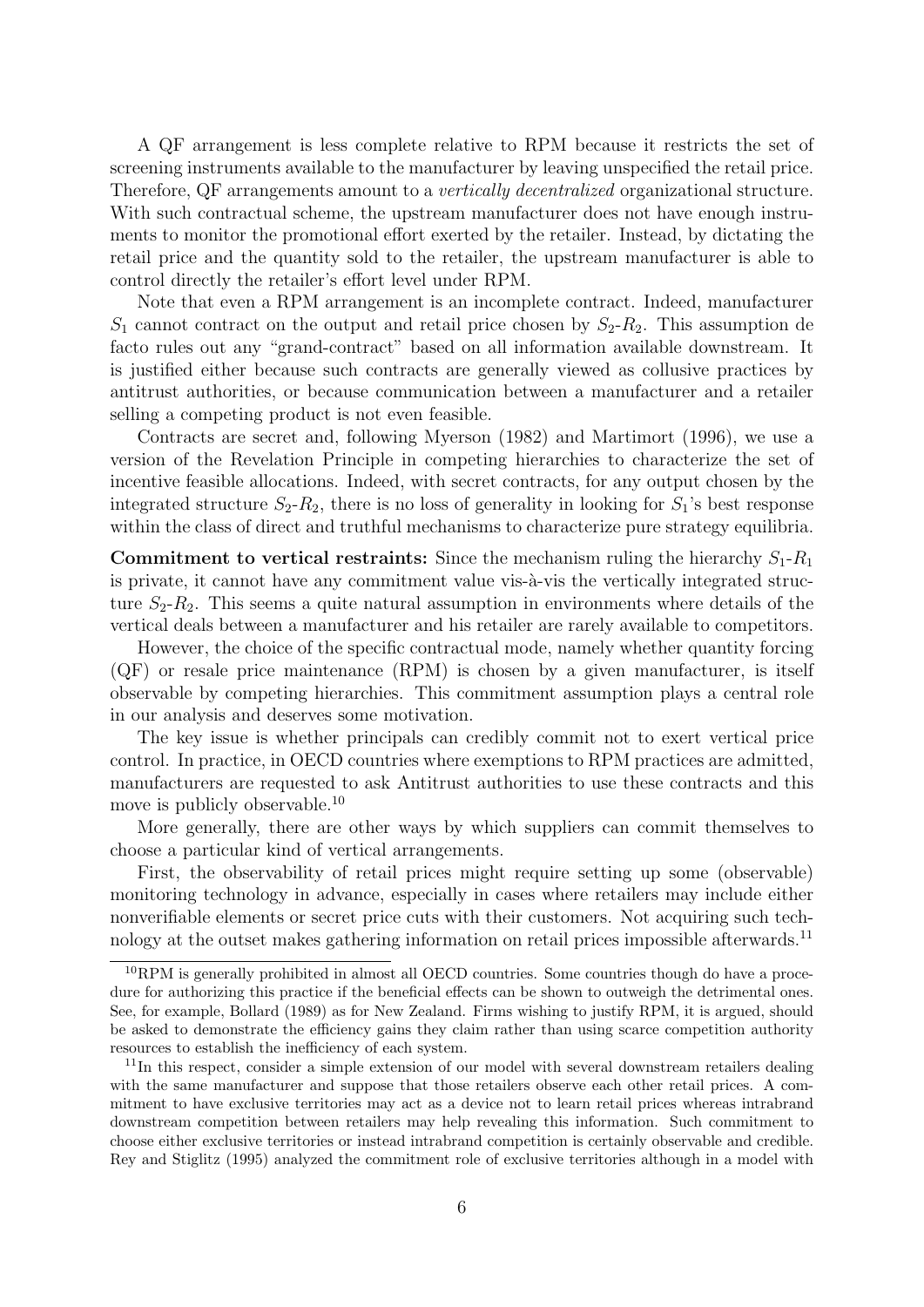Second, even if the retail price is easily observable, suppliers may build reputation for not using it as a contractual variable. Thus, commitment to QF leaves more freedom to downstream retailers and this may have also a positive feed-back in fostering downstream investments and initiative. In this respect, our model can also be viewed as a shortcut for a slightly more complex setting where not only retail prices and quantities may be contractually specified but also other input requirements. Freeing the agent from any control of those activities may have the same commitment value as giving up price control in our simplified model.

Third, at a more abstract level, a simple legal instrument, commonly used in business practices, which makes this commitment credible is to stipulate very high penalties for breaching any announced contractual mode.<sup>12</sup>

Timing, strategies and equilibrium concept: Firms play a three-stage game whose sequence of events unfolds as follows:

1.  $S_1$  either publicly commits to verify the (ex post) realization of the retail price in market-1 (RPM), together with  $R_1$ 's sales level or, alternatively, she might give up vertical control and use only sales as a screening device (QF).

2. Uncertainty about demand realizes and only  $R_1$  and  $S_2-R_2$  observe it.

3.  $S_1$  secretly offers a menu of contracts of the chosen class to  $R_1$ . Once this menu has been accepted,  $R_1$  picks one element within that menu and reports a message  $\hat{\theta}_1 \in \Theta$  to  $S_1$  about the realized demand state. Effort is exerted, product market competition takes place and, finally, payments are made after verifiable actions have been observed. If the offer is turned down,  $S_1$  and  $R_1$  enjoy their outside options which are normalized to zero, and the integrated structure  $S_2 - R_2$  acts as a monopolist in the downstream market.

The equilibrium concept we use is *Perfect Bayesian Equilibrium* with the added "passive beliefs" refinement. Provided  $R_1$  receives any unexpected offer from  $S_1$ , he still believes that  $S_2-R_2$  produces the same equilibrium quantity. We denote by  $\mathcal G$  the three stage game of contractual choices cum mechanisms offers and market interactions. We shall look for equilibria in pure strategies of  $\mathcal{G}$ .

Technical assumptions: The analysis will be developed under the following assumptions:

(A1)  $\Delta \theta = \overline{\theta} - \theta$  is small enough.

Most of our results will indeed be derived by using Taylor expansions. Alternatively, they hold on broader supports as soon as  $F(.)$  is uniform, the disutility of effort is quadratic and we focus on a linear equilibrium where quantities depend linearly on the demand shock.<sup>13</sup>

public contracts.

<sup>12</sup>Of course, this argument is valid as long as nothing unexpected ever occurs.

<sup>&</sup>lt;sup>13</sup>It is well known that competing hierarchies models may have multiple equilibria on top of this linear one when demands are complements (Martimort, 1996). The analysis we perform in the limit of small uncertainties is valid for any of those equilibria.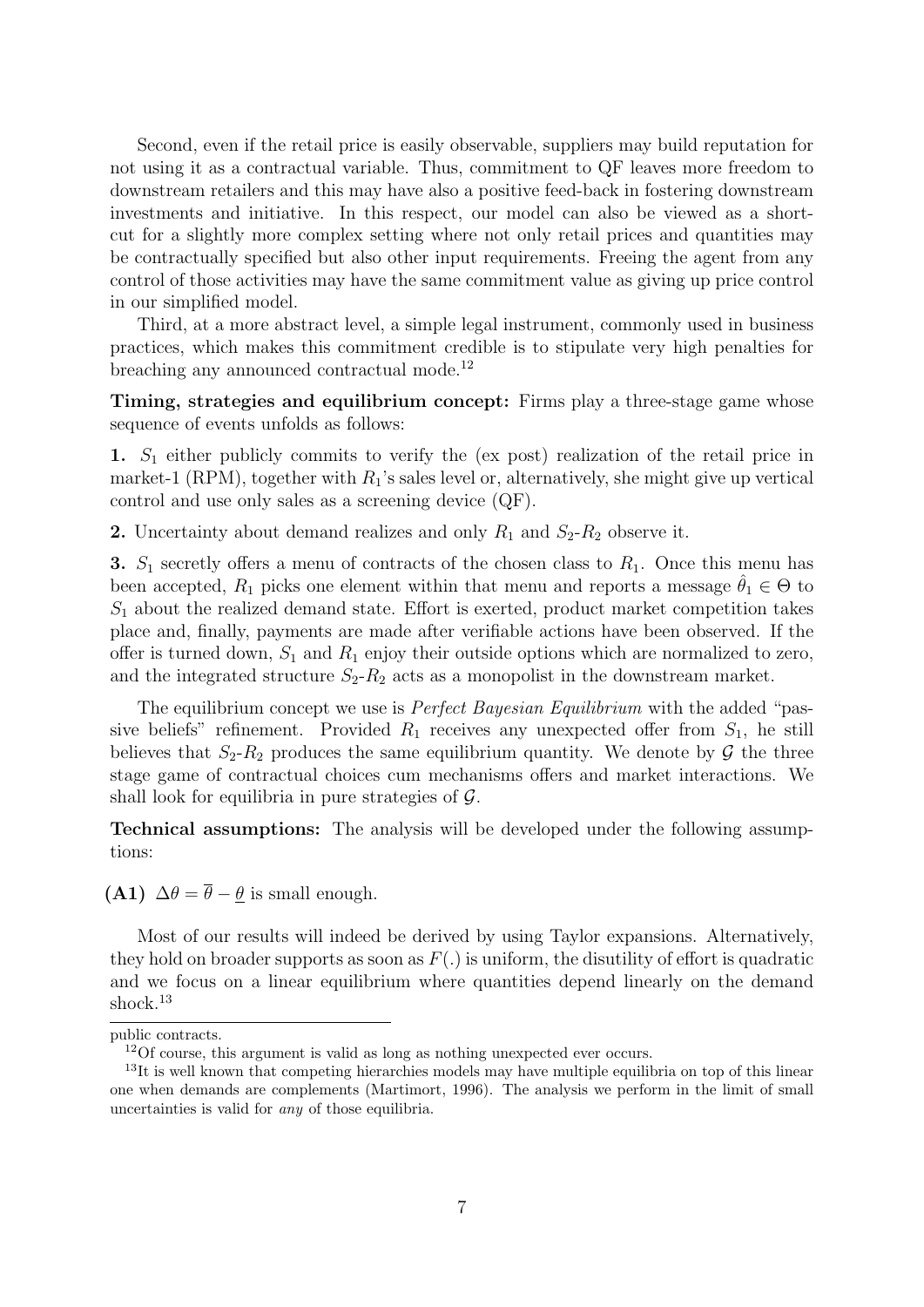(A2) We shall impose that  $\psi'''(e) \geq 0$  and that

$$
\min_{e \in \mathbb{R}_+} \psi''(e) > \max \left\{ \frac{1}{2}, \frac{2+\sigma\rho}{4-2\rho(\sigma+\rho)}, \frac{1+\sigma\rho}{2-\rho^2} \right\}.
$$

It will be clear in what follows that these conditions ensure well-behaved optimization programs and easy comparative statics.

Complete information benchmark: For each realization of  $\theta$  and any effort-output pair  $\{e_1(\theta), q_1(\theta)\}_{\theta \in \Theta}$  implemented by  $S_1$ , the vertically integrated structure  $S_2$ - $R_2$  solves:

$$
q_2(\theta) = \underset{q_2 \in \mathbb{R}_+}{\arg \max} p_2(\theta, e_1(\theta), q_2, q_1(\theta)) q_2 = \frac{1}{2} (\theta + \rho q_1(\theta) + \sigma e_1(\theta)). \tag{1}
$$

Under complete information, the vertical structure  $S_1 - R_1$ 's maximizes at each  $\theta$  total profit for this structure:

$$
(e_1(\theta), q_1(\theta)) = \underset{(e_1, q_1) \in \mathbb{R}_+^2}{\arg \max} \{ p_1(\theta, e_1, q_1, q_2(\theta)) q_1 - \psi(e_1) \}.
$$
 (2)

which leads to the following first-order conditions:

$$
q_1(\theta) = \frac{1}{2}(\theta + \rho q_2(\theta) + e_1(\theta))
$$
 and  $q_1(\theta) = \psi'(e_1(\theta)).$  (3)

Solving equations (1) and (3) gives us the Nash equilibrium outputs and effort under complete information. For each  $\theta$  let us denote by  $\{p_1^*(\theta), q_1^*(\theta), e_1^*(\theta)\}\)$  the solution to the following equations:

$$
(2 + \rho)\theta + (2 + \rho\sigma)\phi(q_1^*(\theta)) - (4 - \rho^2)q_1^*(\theta) = 0,
$$
  

$$
q_1^*(\theta) = \psi'(e_1^*(\theta)),
$$
  

$$
p_1^*(\theta) = q_1^*(\theta).
$$

where  $\phi(.) = \psi(.)^{-1}$ . These are the quantity, downstream level of effort and retail price for each realization of demand that  $S_1$  would recommend to  $R_1$  to maximize the profit of their vertical structure in a Nash equilibrium with the integrated hierarchy.

Under complete information, the marginal cost of effort must be equal to own market sales which means that the retailer's choice of effort is aligned with that of the vertical structure he forms with the upstream manufacturer. Because there is no vertical externality under complete information, the effort level will be the same whether  $S_1$  allows  $R_1$ to choose his downstream effort or impose it through a secret contract. There is no way of affecting downstream competition. QF and RPM both implement the same outcome. This is no longer the case under asymmetric information since it induces a vertical externality. The agent's choice of effort is no longer aligned with that of his principal and the latter can use this conflict strategically to influence downstream competition.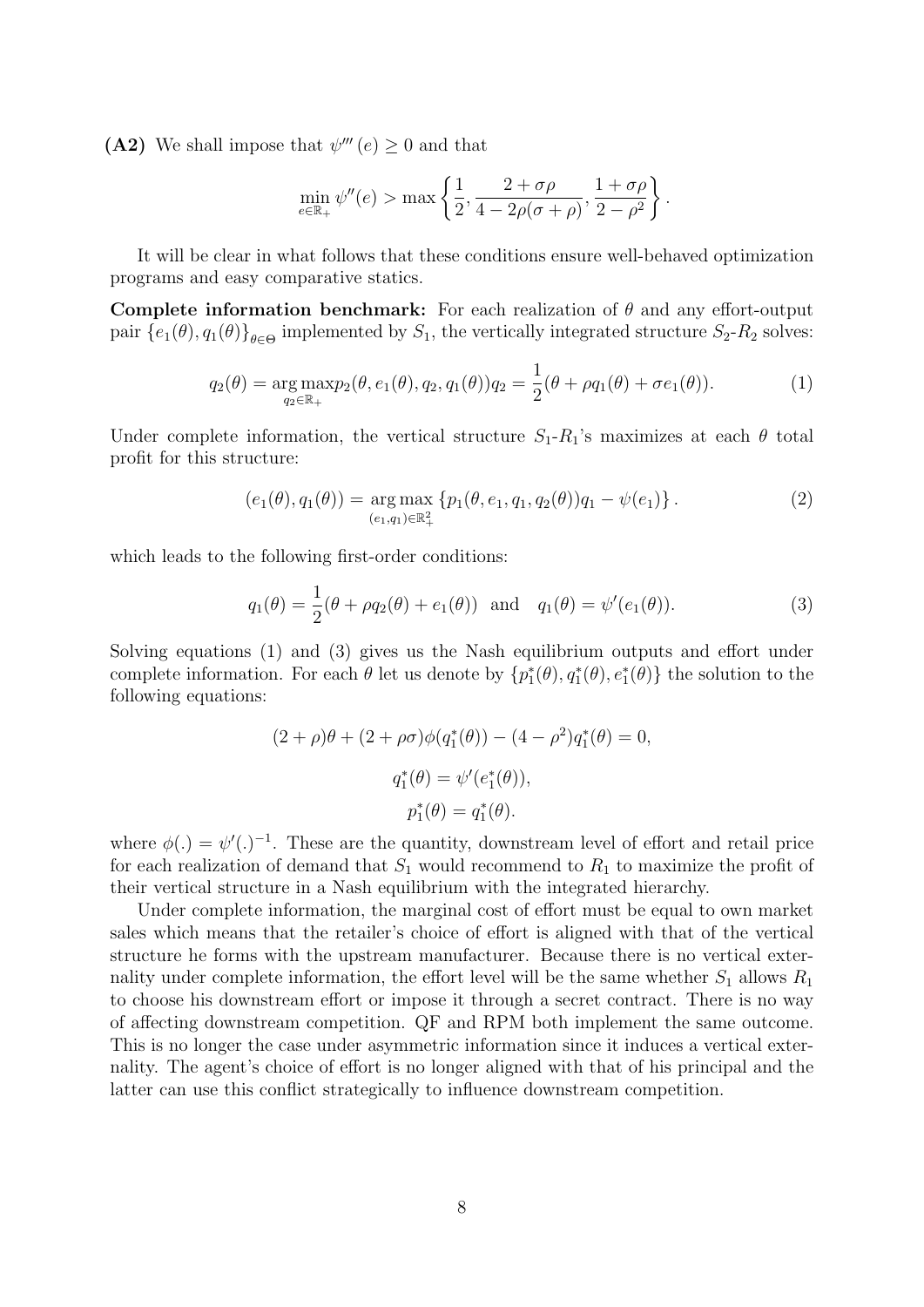#### 3 Equilibrium characterization

Downstream moral hazard has generally two different effects in games of competing hierarchies. First, it will create an agency problem in the vertical structure even under RPM. Second, effort in enhancing own demand may have an impact on competitor's demand. RPM and QF may affect differently the demand faced by competing retailers and thus have a strategic value. In this framework, neither RPM nor  $\mathbb{Q}F$  allows  $S_1$  to fully extract  $R_1$ 's information rents since, even when the retail price can be contracted upon,  $S_1$  cannot disentangle the impact of the intercept parameter  $\theta$  and the retailer's effort on the residual demand the latter faces. The possibility for the retailer to claim that large sales are due to a high effort level and a lower demand than what he has really observed, whereas they result instead from a higher demand and less effort, forces the upstream manufacturer to give up some information rent to high-demand retailers in order to induce truthtelling. As a result, the second-best allocation will be characterized by a downward distortion of both quantity and effort supplied by the retailer when he faces low demand states. This information rent, of course, depends on the chosen contractual mode.

In particular, the choice of the contractual mode has two opposite effects on  $S_1$ 's profits whenever  $R_1$ 's effort and output have the same impact on  $S_2-R_2$ 's demand, namely  $\rho\sigma>0$ . On the one hand, restricting the set of screening instruments may lead the upstream supplier to grant more information rents relative to RPM: an agency cost effect. On the other hand, by changing the rivals' behavior at the market stage, QF may also have a strategic value relative to RPM: a strategic effect. The relative strength of these two effects will depend upon the severity of the agency problem.

As we shall prove, when demand uncertainty is small enough, the strategic effect dominates the agency one. Besides creating a vertical externality between  $S_1$  and  $R_1$ because, under asymmetric information,  $S_1$  wants less downstream effort than what  $R_1$ would like to exert, QF also generates an horizontal externality which may drive the integrated structure  $S_2-R_2$  to behave in a more friendly manner. By contrast, in the freeriding set-up, the oversupply of effort provided by  $R_1$  under QF makes his competitor more aggressive at the market stage so as to make the strategic effect reinforce the agency effect. QF is thus always dominated by RPM.

Below we solve the game in two steps. First, we characterize the market allocation under both contractual regimes. Then, the equilibrium contract will be derived by using a backward induction argument.

Note that  $S_2-R_2$ 's best-response is still given by equation (1), i.e.,

$$
q_2(\theta) = \underset{q_2 \in \mathbb{R}_+}{\arg \max} p_2(\theta, e_1(\theta), q_2, q_1(\theta)) q_2 = \frac{1}{2}(\theta + \rho q_1(\theta) + \sigma e_1(\theta)).
$$

One can already infer that  $S_1$  has an incentive to choose strategically the contractual mode to influence  $S_2-R_2$ 's behavior. By choosing QF,  $S_1$  commits to let  $R_1$  choose freely the demand-enhancing effort  $e_1$ . Because the retailer better internalizes the impact of his effort on his own demand, QF shifts  $e_1$  up.<sup>14</sup> When goods are complements ( $\rho > 0$ ), shifting the  $S_2-R_2$ 's reaction function up has a positive strategic effect when efforts have a

<sup>14</sup>Everything else being kept constant.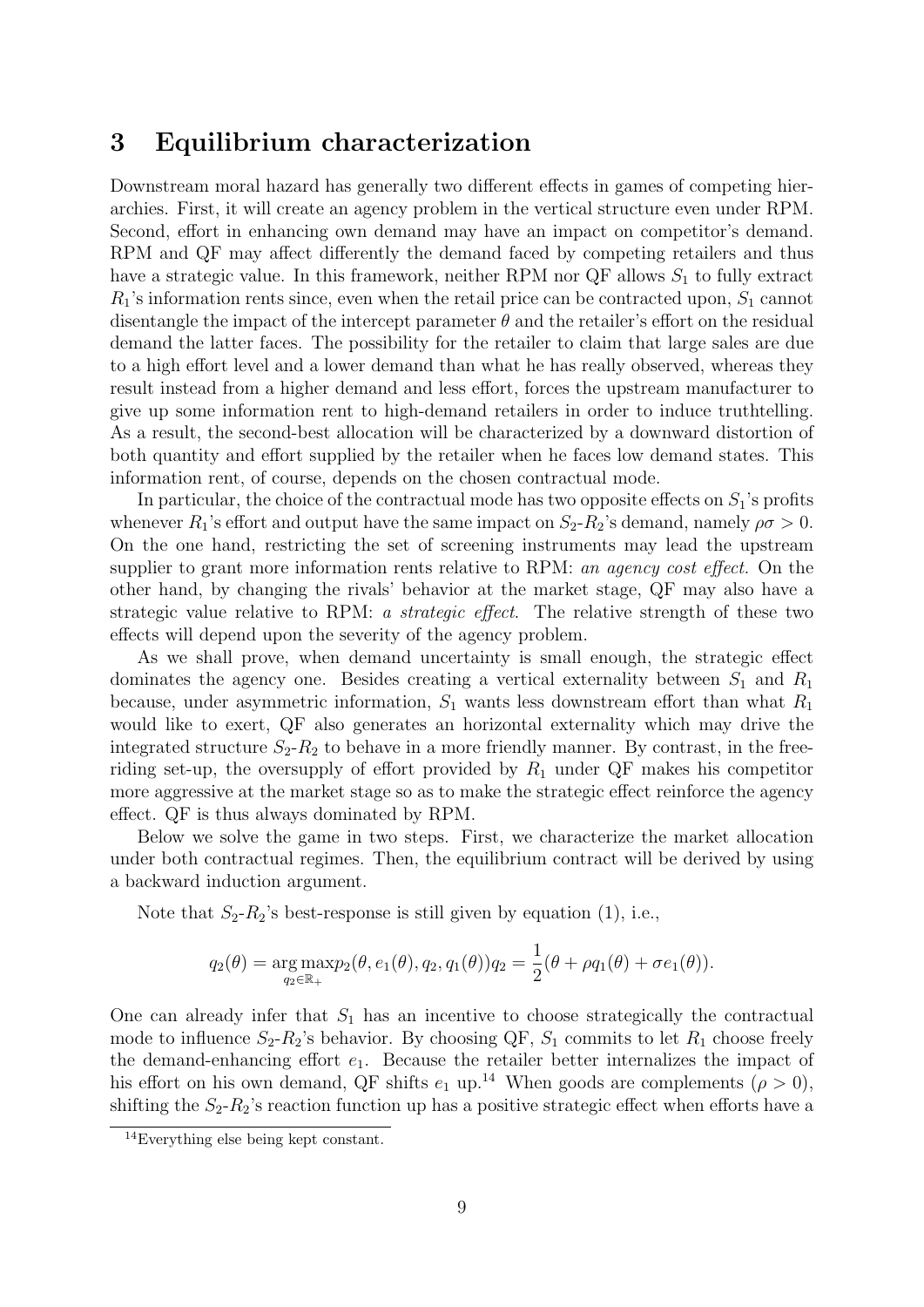cooperative value ( $\sigma > 0$ ). Instead, when effort is selfish ( $\sigma < 0$ ) and goods are substitutes  $(\rho < 0)$ , shifting that reaction function down is the best option.

**RPM:** In this regime  $S_1$  can contract also on the retail price besides the quantity supplied by the downstream firm to final consumers. The effort level is then indirectly fixed as a function of  $\theta$  through the inverse demand, i.e.,  $e_1 = p_1 + q_1 - \rho q_2 - \theta$ . Intuitively, RPM is less flexible than QF simply because, when the retailer faces a retail price target, he is forced to choose a suboptimal effort level from his viewpoint.<sup>15</sup>

Let us define  $R_1$ 's information rent as:

$$
U_1(\theta) = p_1(\theta)q_1(\theta) - \psi(p_1(\theta) + q_1(\theta) - \rho q_2(\theta) - \theta) - t_1(\theta).
$$

Incentive compatibility implies:

$$
U_1(\theta) = \max_{\hat{\theta} \in \Theta} \left\{ p_1(\hat{\theta}) q_1(\hat{\theta}) - \psi(p_1(\hat{\theta}) + q_1(\hat{\theta}) - \rho q_2(\theta) - \theta) - t_1(\hat{\theta}) \right\}.
$$

This yields the following first- and second-order local conditions for incentive compatibility:<sup>16</sup>

$$
\dot{U}_1(\theta) = (1 + \rho \dot{q}_2(\theta)) \psi'(e_1(\theta)), \qquad (4)
$$

and

$$
(\dot{p}_1(\theta) + \dot{q}_1(\theta))(1 + \rho \dot{q}_2(\theta))\psi''(e_1(\theta)) \ge 0,
$$
\n(5)

which, together with the participation constraint

$$
U_1(\theta) \ge 0,\tag{6}
$$

define the set of incentive feasible allocations in  $S_1$ - $R_1$  hierarchy for a fixed output schedule  $q_2(\theta)$  chosen by the rival pair  $S_2-R_2$ .

 $S_1$ 's problem  $(\mathcal{P}^P)$  is to design a menu of contracts to maximize the expected franchise fee he receives from  $R_1$  subject to participation and incentive compatibility constraints, together with the additional restriction required by the retail price target. Expressing the fixed fee  $t_1(\theta)$  as a function of the retailer's revenue and information rent,  $(\mathcal{P}^P)$  becomes

$$
(\mathcal{P}^P): \max_{\{U_1(\cdot), q_1(\cdot), e_1(\cdot)\}} \int_{\underline{\theta}}^{\overline{\theta}} \left\{ (\theta + e_1(\theta) + \rho q_2(\theta) - q_1(\theta)) q_1(\theta) - \psi(e_1(\theta)) - U_1(\theta) \right\} f(\theta) d\theta
$$

subject to  $(4)$ ,  $(5)$  and  $(6)$ .

We will first assume and check ex post that  $1 + \rho \dot{q}_2(\theta) \geq 0$  for all  $\theta$ . Then  $U_1(\theta)$  is increasing and the retailer's participation constraint (6) binds only for the lowest level of demand  $\theta$ . We obtain immediately:

$$
U_1(\theta) = \int_{\underline{\theta}}^{\theta} (1 + \rho \dot{q}_2(x)) \psi'(e_1(x)) dx.
$$

<sup>&</sup>lt;sup>15</sup>Under retail price restrictions the upstream producer has full control of all available instruments. See also Blair and Lewis (1994) and Martimort and Piccolo (2007) for related analysis.

<sup>&</sup>lt;sup>16</sup>In the Appendix, we show that those local conditions are also sufficient for global optimality of the truthtelling strategy.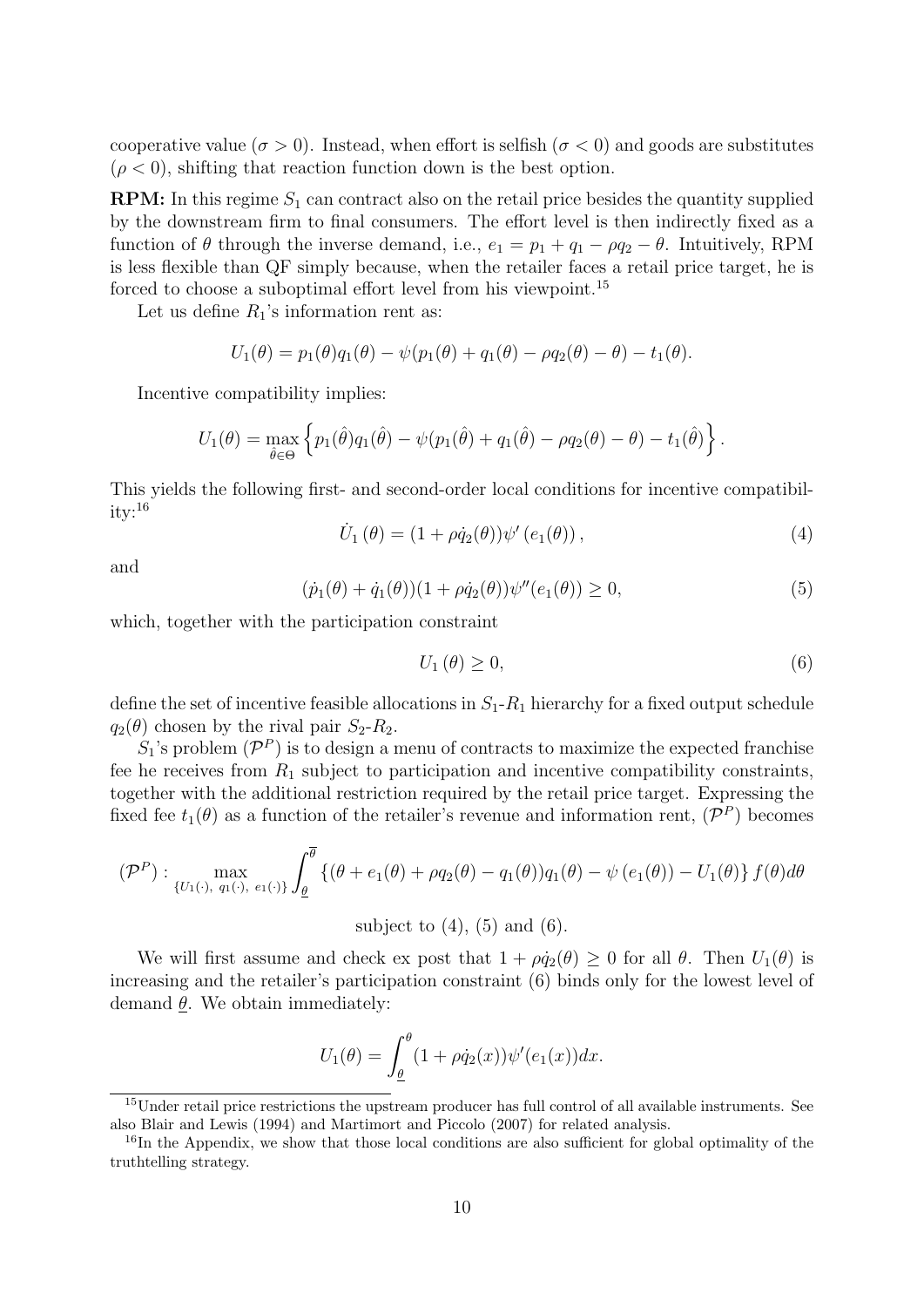Using this expression to compute the expected rent left to  $R_1$ , inserting into the maximand of  $S_1$ 's problem, integrating by parts and neglecting (5) (that will be checked ex post also) yields a relaxed optimization problem  $(\mathcal{P}^{P'})$ :

$$
\max_{\{q_1(\cdot), e_1(\cdot)\}} \int_{\underline{\theta}}^{\overline{\theta}} \left\{ (\theta + e_1(\theta) - q_1(\theta) + \rho q_2(\theta)) q_1(\theta) - \psi(e_1(\theta)) - h(\theta)(1 + \rho \dot{q}_2(\theta)) \psi'(e_1(\theta)) \right\} f(\theta) d\theta.
$$

At a best-response to the schedule  $q_2(\theta)$  implemented by the competing pair  $S_2-R_2$ , the production and effort in  $S_1 - R_1$  hierarchy are respectively given by the following first-order conditions obtained by pointwise optimization:<sup>17</sup>

$$
q_1(\theta) = p_1(\theta) = \theta + e_1(\theta) + \rho q_2(\theta) - q_1(\theta),
$$
\n(7)

$$
q_1(\theta) = \psi'(e_1(\theta)) + h(\theta)(1 + \rho \dot{q}_2(\theta))\psi''(e_1(\theta)).
$$
\n(8)

Under RPM, the only variable which is really useful to reduce  $R_1$ 's information rent is his own effort as it can be seen on (4). Hence, this effort level needs to be downward distorted relative to its complete information level. At the same time, the pricing rule is unchanged and keeps the same expression as under complete information as seen from (7). Output is produced according to the efficient rule conditionally on a given effort which will change and will be distorted downward under asymmetric information.<sup>18</sup>

By using (1) together with (7) and (8), one can check that the allocation  $\{e_1^P(\theta), q_1^P(\theta)\}_{\theta \in \Theta}$ solves the following system of differential equations:

$$
\dot{q}_1^P(\theta) = \frac{2(q_1^P(\theta) - \psi'(e_1^P(\theta))) - h(\theta)\psi''(e_1^P(\theta))(2 + \rho(1 + \sigma\dot{e}_1^P(\theta)))}{\rho^2 h(\theta)\psi''(e_1^P(\theta))},
$$
(9)

$$
e_1^P(\theta) = \frac{(4 - \rho^2)q_1^P(\theta) - (2 + \rho)\theta}{2 + \rho\sigma},
$$
\n(10)

with the boundary conditions  $q_1^P(\overline{\theta}) = q_1^*(\overline{\theta})$  (and  $e_1^P(\overline{\theta}) = e_1^*(\overline{\theta})$ ).

In the Appendix, we show that, when  $\Delta\theta$  is not too large, the equilibrium output is always downwards distorted.<sup>19</sup> More precisely, the ability of a retailer to pretend having observed a slightly lower level of demand forces the supplier to give up a rent in order to elicit information revelation. To reduce this costly rent, the supplier reduces effort below its complete information level. Although sales are not used for rent extraction purposes, output itself has to fall below its complete information level because effort is downward distorted, but this effect is indirect only.

<sup>&</sup>lt;sup>17</sup>Given concavity of the objective, these conditions are also sufficient.

<sup>18</sup>This is reminiscent of the so-called 'dichotomy' between pricing rule and incentives found in a regulatory environment with a single hierarchy (Laffont and Tirole, 1993, Ch. 3).

<sup>&</sup>lt;sup>19</sup>From Martimort (1996), who studied a related game (although without effort), it is known that the equilibrium is unique when  $\rho < 0$  (substitutes) and that there may exist a continuum of equilibria when  $\rho > 0$  (complements). All these equilibria have the same slope at  $\theta = \overline{\theta}$ . Provided we focus on the case of small demand uncertainty, these equilibria are thus similar up to terms of order greater than two when it comes to assess the principals' expected profits. Coming back to Footnote 13, note that there always exists a unique linear equilibrium of the game in the case of uniform distribution, with quadratic disutility of effort, even for a large demand uncertainty (keeping of course equilibrium outputs positive even in the worst scenario).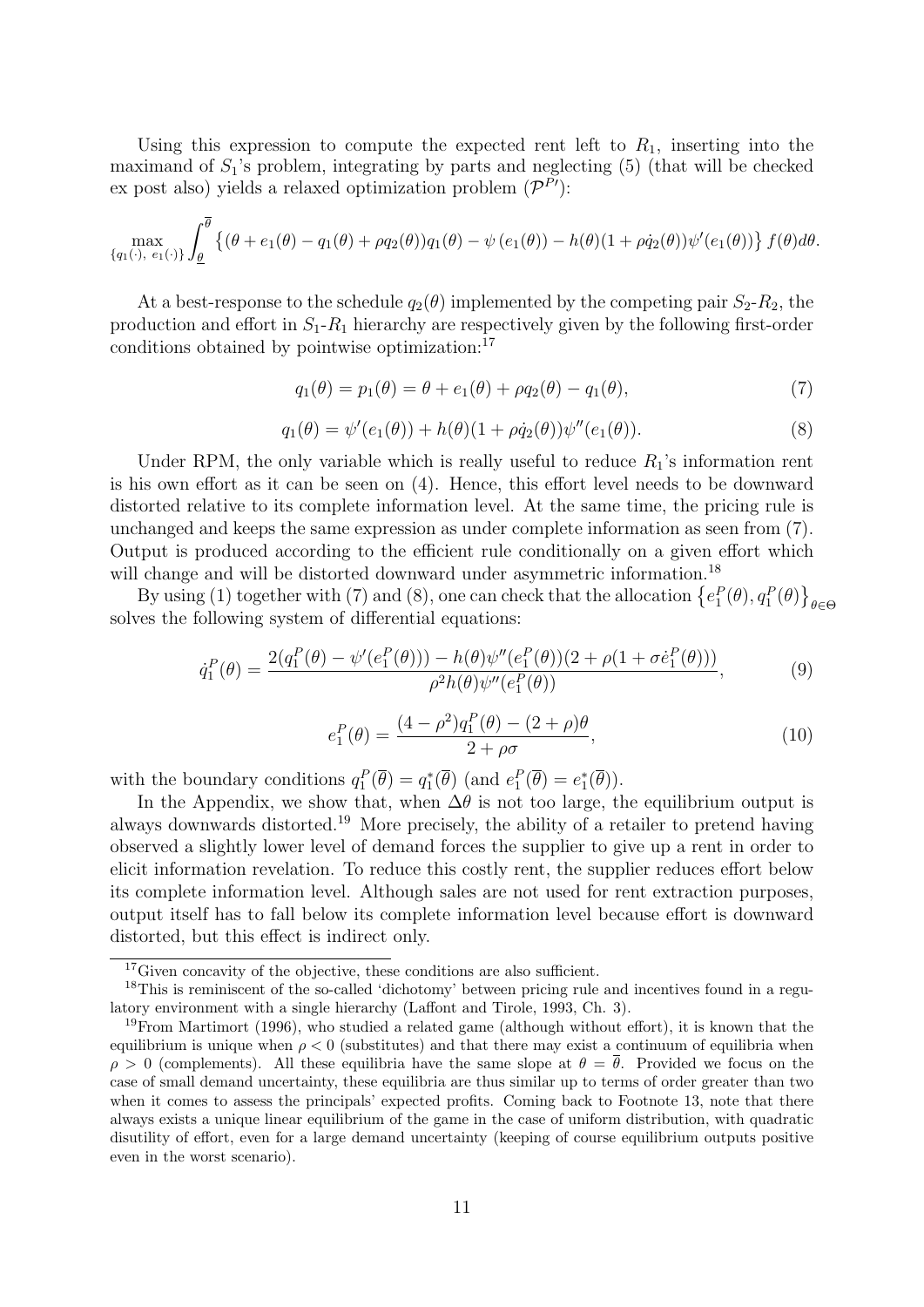$\mathbf{Q}$ F: Now  $S_1$  no longer contracts on the retail price, but she still observes and contracts on the quantity supplied by  $R_1$  on the retail market.

Let us now redefine retailer  $R_1$ 's information rent under a QF regime as:

$$
U_1(\theta) = -t_1(\theta) + \max_{e_1 \in \mathbb{R}_+} (\theta + e_1 - q_1(\theta) + \rho q_2(\theta)) q_1(\theta) - \psi(e_1).
$$

Incentive compatibility implies now:<sup>20</sup>

$$
U_1(\theta) = \max_{\hat{\theta} \in \Theta} \left\{ -t_1(\hat{\theta}) + \max_{e_1 \in \mathbb{R}_+} (\theta + e_1 - q_1(\hat{\theta}) + \rho q_2(\theta)) q_1(\hat{\theta}) - \psi(e_1) \right\}.
$$

From which we obtain the following first- and second-order local conditions for incentive compatibility:

$$
\dot{U}_1(\theta) = (1 + \rho \dot{q}_2(\theta)) q_1(\theta), \qquad (11)
$$

$$
(1 + \rho \dot{q}_2(\theta))\dot{q}_2(\theta) \ge 0. \tag{12}
$$

Finally, because the agent is residual claimant for any impact of his demand-enhancing effort under a QF arrangement, we have:

$$
q_1(\theta) = \psi'(e_1(\theta)).
$$
\n(13)

Taking into account this latter expression of  $R_1$ 's effort,  $S_1$ 's contracting problem can be written as:

$$
(\mathcal{P}^Q): \max_{\{U_1(\cdot), q_1(\cdot)\}} \int_{\underline{\theta}}^{\overline{\theta}} \left\{ (\theta + \phi(q_1(\theta)) - q_1(\theta) + \rho q_2(\theta)) q_1(\theta) - U_1(\theta) \right\} f(\theta) d\theta,
$$
  
subject to (11), (12) and (6).

For any given quantity schedule specified by the direct revelation mechanism  $\mathbb{Q}F$ ,  $R_1$ gains flexibility under a quantity-fixing arrangement since he chooses now optimally his effort level. More specifically, while choosing the optimal effort level, the retailer does not internalize the impact of his effort on the information rent given up by the upstream manufacturer. QF introduces a vertical externality between the manufacturer and his retailer. As rents and effort are positively related via quantity, it will be thus profitable to oversupply effort relative to RPM everything else being kept equal.

We again first assume and check ex post that  $1 + \rho \dot{q}_2(\theta) \geq 0$  for all  $\theta$ . Then  $U_1(\theta)$  is increasing and the participation constraint binds at  $\theta$  only. We obtain immediately:

$$
U_1(\theta) = \int_{\underline{\theta}}^{\theta} (1 + \rho \dot{q}_2(x)) q_1(x) dx.
$$

Integrating by parts the above expression and inserting into the maximand of  $(\mathcal{P}^Q)$  yields the expression of the relaxed program  $(\mathcal{P}^{Q})$ :

$$
\max_{\{q_1(\cdot)\}} \int_{\underline{\theta}}^{\overline{\theta}} \left\{ (\theta + \phi(q_1(\theta)) - q_1(\theta) + \rho q_2(\theta)) q_1(\theta) - \psi(\phi(q_1(\theta))) - h(\theta)(1 + \rho \dot{q}_2(\theta)) q_1(\theta) \right\} f(\theta) d\theta.
$$

<sup>20</sup>Again, those local conditions are proved to be sufficient also in the Appendix.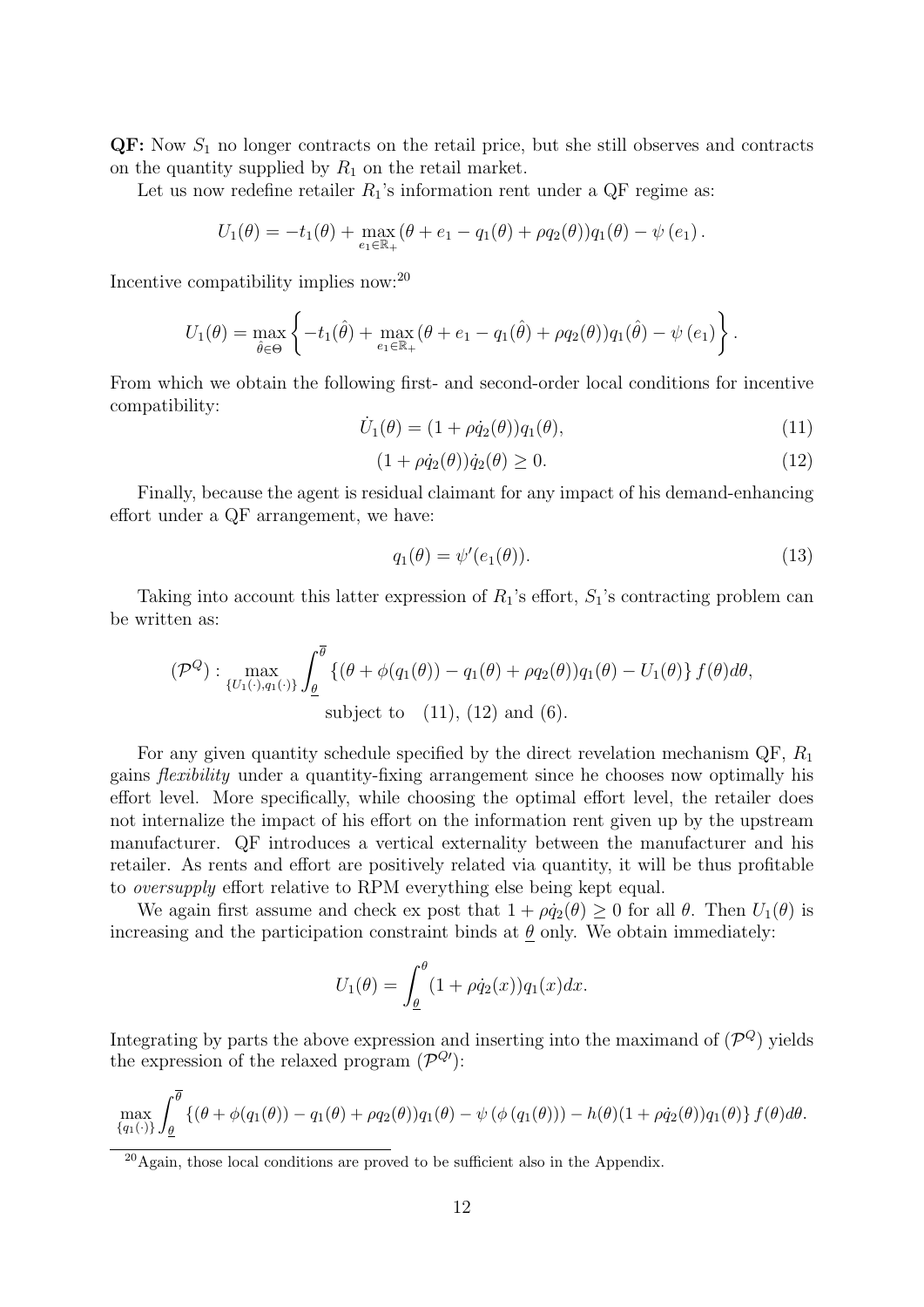At a best-response to the schedule  $q_2(\theta)$  implemented by the pair  $S_2-R_2$ , we get:

$$
\theta + \phi(q_1^Q(\theta)) - 2q_1^Q(\theta) + \rho q_2^Q(\theta) - h(\theta)(1 + \rho \dot{q}_2^Q(\theta)) = 0.
$$
 (14)

Differentiating equation (1) yields  $2\dot{q}_2^Q$  $p_2^Q(\theta) = 1 + \rho \dot{q}_1^Q$  $g^Q_1(\theta)+\sigma \dot{e}^Q_1$  $_1^Q(\theta)$ , using this condition together with  $\dot{e}_1^Q$  $\frac{Q}{1}(\theta) = \phi'(q_1^Q)$  $q_{1}^{Q}(\theta))\dot{q}_{1}^{Q}$  $_1^Q(\theta)$ , one can immediately show that  $q_1^Q$  $C_1^Q(\theta)$  solves the following differential equation:

$$
\dot{q}_1^Q(\theta) = \frac{(2+\rho)(\theta - h(\theta)) + (2+\rho\sigma)\phi(q_1^Q(\theta)) - q_1^Q(\theta)(4-\rho^2)}{\rho h(\theta)(\sigma\phi'(q_1^Q(\theta)) + \rho)},
$$
\n(15)

with the boundary condition  $q_1^Q$  $q_1^Q(\overline{\theta})=q_1^*(\overline{\theta}).$ 

Under QF,  $S_1$  gives up a screening instrument by not controlling the retail price. The only remaining screening device is output which must be downward distorted for rent extraction reasons. Contrary to the case of RPM, the pricing rule is now distorted compared with the complete information and the RPM cases.

Once again, the ability of a retailer having observed a given shock on demand to pretend demand was slightly lower forces the supplier to give up a costly information rent. Reducing this rent requires a downward distortion of the output level below its complete information level, i.e.,  $q_1^Q$  $\frac{Q}{1}(\theta) < q_1^*(\theta)$  for all  $\theta < \overline{\theta}$ . Moreover, although effort is now chosen efficiently by the retailer, the fact that sales are downward distorted implies that the effort itself falls below its first-best level, but this effect is again indirect only.

### 4 The strategic value of incomplete contracts

Having characterized the market allocation under both contractual regimes, we now turn to investigate whether RPM or QF is the preferred contractual mode at equilibrium. As a preliminary result, the next Proposition provides a useful description of how outputs and efforts are ordered under both regimes. This result will be key for showing, as well as interpreting, the equilibrium characterization provided below.

Proposition 1 Assume A1 and A2, then the following properties hold:

- $\bullet$   $e_1^Q$  $\mathcal{L}_1^Q(\theta) \geq e_1^P(\theta)$  for all  $\theta$  with equality holding only at  $\overline{\theta}$ ;
- $\bullet\ q_2^Q$  $Q_2^Q(\theta) \geq q_2^P(\theta)$  for all  $\theta$  with equality only at  $\overline{\theta}$  (resp.  $\leq$ ) if and only if  $\sigma > 0$  (resp.  $\langle \rangle$ ;
- $\bullet$   $q_1^Q$  $\mathcal{L}_1^Q(\theta) \geq q_1^P(\theta)$  for all  $\theta$  with equality only at  $\overline{\theta}$  (resp.  $\leq$ ) if and only if  $\rho\sigma > 0$  (resp.  $\langle$ ).

When the upstream manufacturer gives up control on retail price, the downstream firm increases his information rent by playing on his effort choice. Under  $\mathbb{Q}F$ ,  $R_1$  chooses his effort according to the efficient rule  $(13)$ . Thus,  $R_1$  finds it profitable to supply more effort under a QF contract relative to RPM in order to enjoy more rent. Hence  $e_1^Q$  $\frac{Q}{1}(\theta)$ must be larger than  $e_1^P(\theta)$ . This difference in efforts shifts in turn the reaction function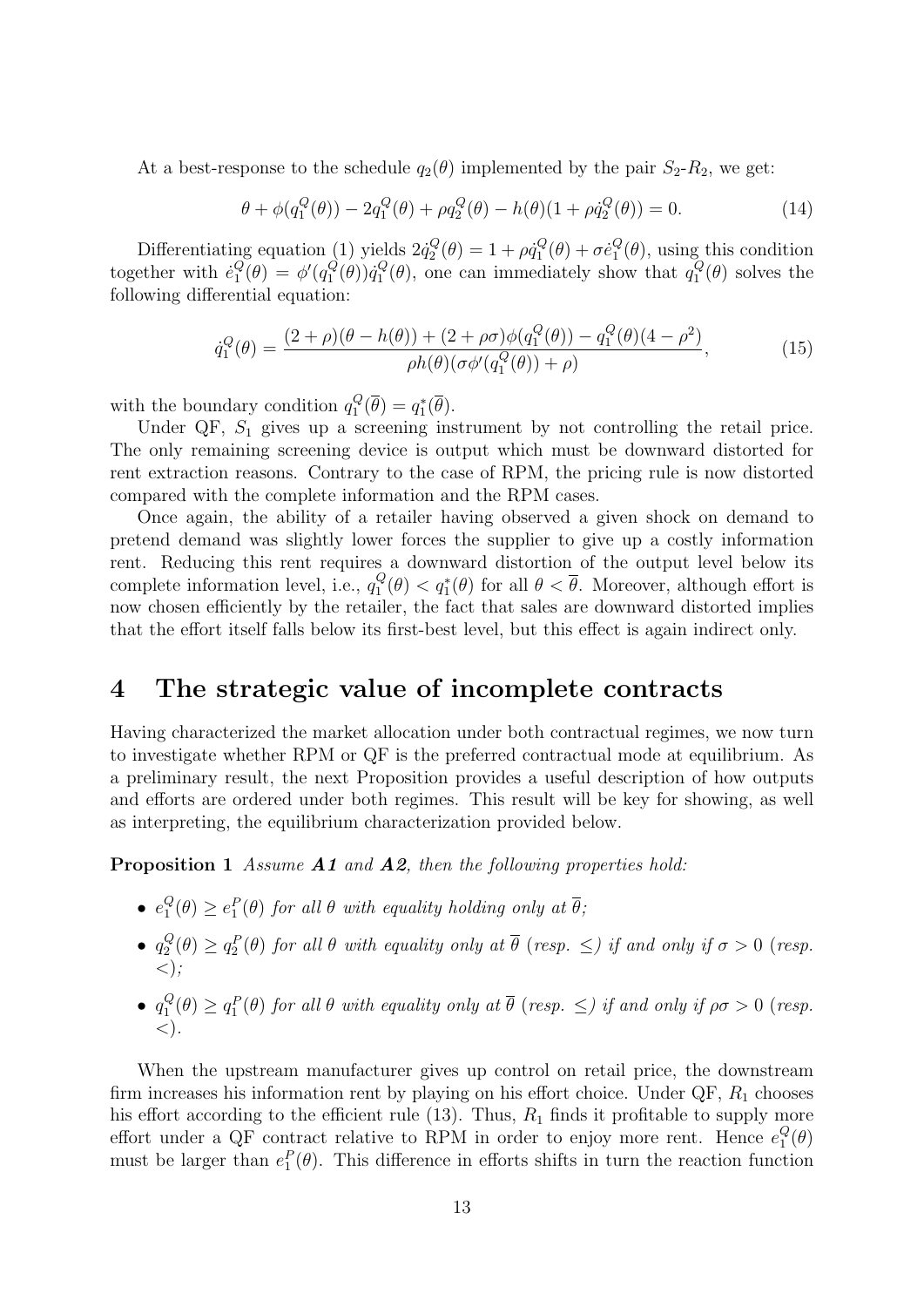of the competing integrated structure when moving from RPM to QF. From equation (1) it is easy to check that, when  $\sigma > 0$ , the output level  $q_2(\theta)$  increases with such a move, and it diminishes otherwise. This explains why besides introducing a vertical externality between  $S_1$  and  $R_1$ , QF also creates an horizontal externality on the integrated structure  $S_2$ - $R_2$ , so that  $q_2^Q$  $Q_2^Q(\theta)$  is larger than  $q_2^P(\theta)$  when  $\sigma > 0$ , and lower when  $\sigma < 0$ .

Finally, as for  $q_1(\theta)$ , three different effects are at play simultaneously by moving from RPM to QF. First, for any given output level,  $R_1$  will exert more effort under QF relative to RPM. When the retail price is not controlled, the agent is residual claimant for the full impact of his effort on enhancing demand. This effect raises effort and thus  $R_1$ 's output: a demand-enhancing effect. Second, since sales are the only screening instrument under  $QF, S<sub>1</sub>$  needs to distort it downward for rent extraction reasons: a *rent extraction effect*. Third, owing to the horizontal externality, the output of the competing structure  $S_2-R_2$ is shifted upward when goods are substitutes and downward when they are complements: a strategic effect. 21

Yet, when products are differentiated and efforts generate demand spillovers, the strategic effect gets stronger when market and effort externalities have the same sign, that is  $\rho \sigma > 0$ . In this case, QF increases effort and moves  $q_2(\theta)$  in the right direction. By contrast, in the free-riding case the strategic effect leads the integrated structure  $S_{2}$ - $R<sub>2</sub>$  to behave more aggressively at the market stage since the consumers' willingness to pay increases and  $q_2(\theta)$  increases. This in turn lowers  $q_1(\cdot)$  when quantities are strategic substitutes.

Armed with this characterization, we can now show the main result of the paper. In the next theorem we provide conditions, related to the presence of externalities between agents, under which QF has a strategic value relative to RPM.

#### **Theorem 1** Assume **A1** and **A2**, then  $S_1$  prefers  $QF$  if  $\rho\sigma > 0$ , and RPM when  $\rho\sigma \leq 0$ .

The economic intuition of this result is simple and builds upon the insights provided by Proposition 1. By inducing more effort on the retailer's side, QF changes also the market behavior of the competing structure. Of course, once one moves from RPM to QF, information rents increase because a screening instrument is given up: an agency cost effect. When goods are independent or effort does not create any horizontal externalities between retailers, this agency cost leads the upstream supplier to always prefer RPM. If, instead, goods are differentiated and there are effort spillovers, the strategic effect may outweigh the extra agency costs associated to QF whenever market and non-market externalities have the same sign.

In fact, as QF allows  $S_1$  to force  $S_2-R_2$  to behave in a more friendly manner at the market stage, it raises the supplier's profits by increasing effort and so the expected transfer that can be extracted from  $R_1$ . In the free-riding case, though, the strategic effect has a negative value as  $\mathbb{Q}F$  makes  $S_2-R_2$  more aggressive relative to RPM. This adds to the excessive agency costs effect and thus leads  $S_1$  to prefer RPM.

<sup>&</sup>lt;sup>21</sup>When efforts do not create externalities,  $\sigma = 0$ , or goods are independent,  $\rho = 0$ , the latter strategic effect is absent. The demand enhancing and the rent extraction effects then exactly compensate in the limit of small uncertainty, that is  $q_1^Q(\theta) = q_1^P(\theta)$  for  $\theta$  close enough to  $\bar{\theta}$  at least up to terms of order of magnitude in  $\Delta\theta$  greater than 2. As a consequence, the competing hierarchies framework at hand displays the same features as the sequential monopolies model studied in Martimort and Piccolo (2007).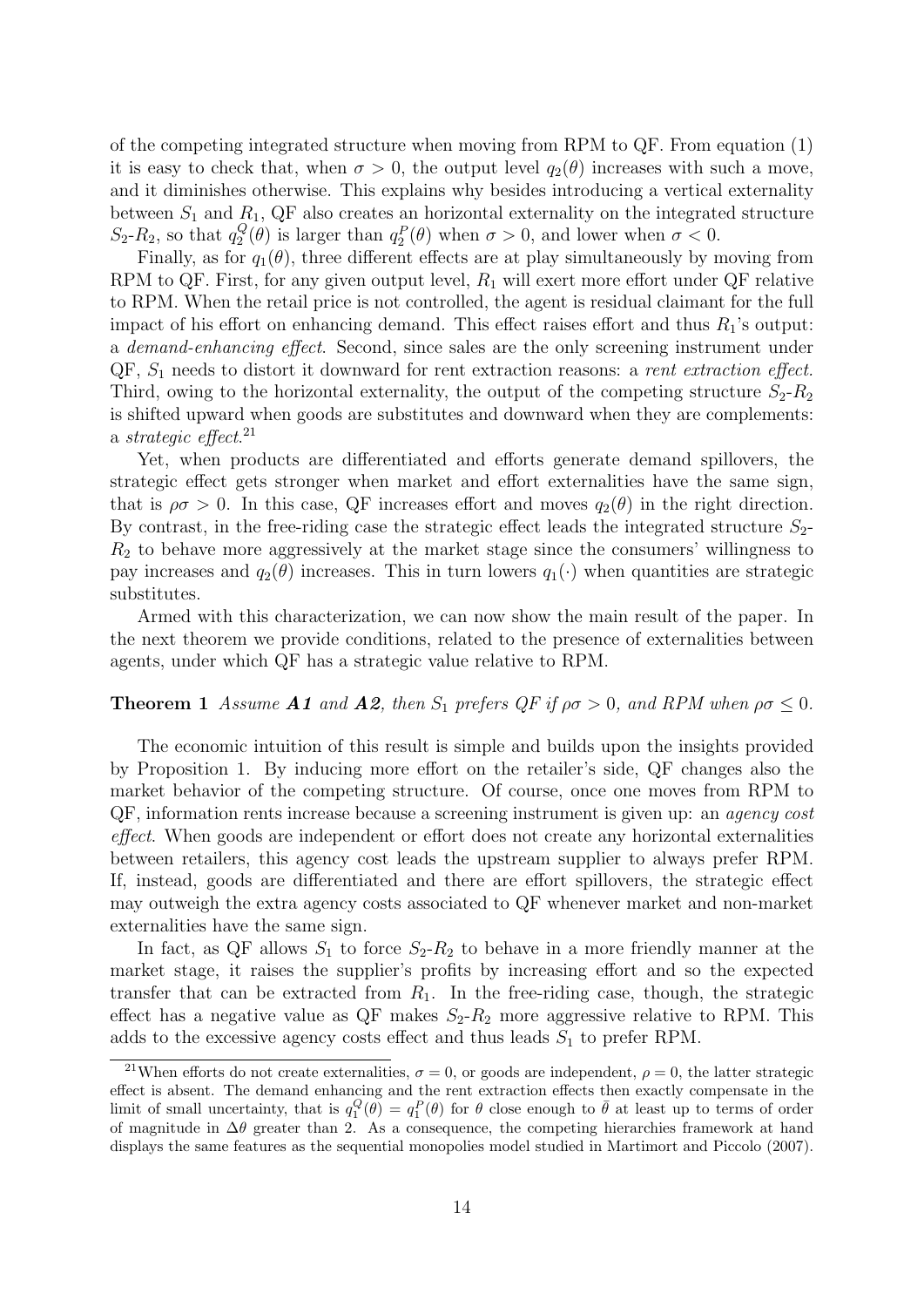Remark 1: It is important to notice that the insight delivered by Theorem 1 extends directly to a more general framework with two (symmetric) competing hierarchies (see Kastl, Martimort and Piccolo, 2008). Both the agency cost effect and the strategic effect illustrated above survive in such a model, and are key to show that choosing QF is an equilibrium of the game in the limit of small uncertainty whenever  $\sigma \rho > 0$ . Indeed, a QF contract still leaves more possibilities for the agent to grasp information rent, but for any given class of mechanisms ruling the competing hierarchy, restricting the set of the screening instruments available to a principal may create a strategic effect influencing the rival's market behavior. As before, the vertical externality that QF creates within each vertical hierarchy is translated horizontally on the competing organization. Increasing retailers' effort thus provides a beneficial effect on supplier's profits to the extent that it weakens the competitive stance of the opposing hierarchy on the downstream market.

Remark 2: It is worth closing this Section with a general comment on our methodology. It could be argued that the simple result that less complete contracts could have a strategic value can be obtained in a simpler complete information model. Consider the case demand is common knowledge and  $S_1$  either uses a two-part tariff or a linear wholesale price. Two-part tariffs imply fierce downstream competition. Linear prices commit instead the retailer to decrease his output downstream, which may have a positive effect in the case of demand complements or price competition.<sup>22</sup> However, linear pricing performs badly in shifting profits upstream so that part of the strategic gains of using them cannot be recouped upstream. The methodological issue is that, under complete information, there is no reason a priori to restrict the use of fixed-fees as a mean of extracting the retailer's downstream profit. Asymmetric information, instead, endogenizes the limits on the ability of upstream manufacturer to capture downstream profit and provides better foundations for the possible restrictions on instruments associated to different vertical restraints.

## 5 Related literature

Our paper belongs to three strands of literature with overlap: the literature on the strategic design of incomplete contracts, the literature on vertical restraints, and lastly the literature on strategic delegation.

Strategic design of incomplete contracts: The idea that, in a strategic situation, reducing a player's set of actions or allowing him to commit to suboptimal actions may increase his payoff has already been studied. In the incomplete contracts literature, this insight leads to show that "more incompleteness" may help to improve contractual outcomes. To date, the literature has shown that it can be done either by relaxing dynamic incentive constraints or because it facilitates signalling of private information.

Concerning the role of incompleteness in dynamic environments, Dewatripont and Maskin (1990, 1995) and Crémer (1995) showed that a principal might voluntarily limit the set of variables used to contract with his agent to relax renegotiation constraints.<sup>23</sup>

 $22A$  related effect is actually at work in Rey and Stiglitz (1995) although the commitment to increase retail prices comes there from the choice of exclusive territories for the retailers of the same manufacturer.

<sup>23</sup>Olsen and Torsvik (1993) and Martimort (1999) demonstrated also how moving away from a centralized regulation by introducing competing regulators, another form of incompleteness, may improve intertemporal commitment.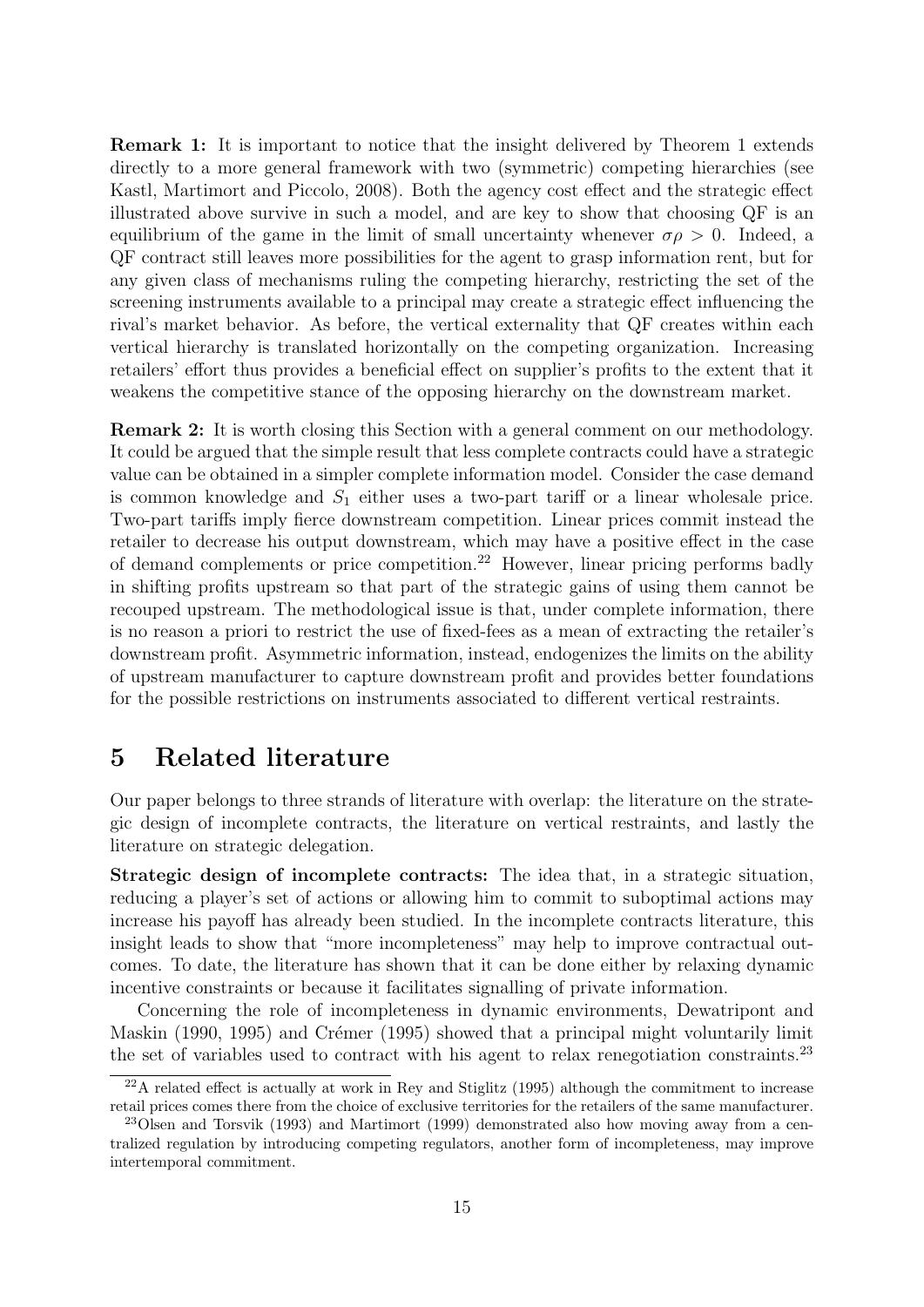Schmidt and Schnitzer (1995), Bernheim and Whinston (1998) and Pearce and Stacchetti (1998) analyzed complete information models where nonverifiable actions can only be enforced through repeated interactions. Writing less complete contracts may relax incentive constraints in those repeated games.

Aghion and Hermalin (1990), Allen and Gale (1992) and Spier (1992) stressed the signalling value of incomplete contracts. When contracts can only be signed once principals are informed, incompleteness may be profitably used by a privately informed principal to credibly convey information to agents.<sup>24</sup>

The strategic value of incomplete contracts stressed in our paper is novel and different from those above. The bilateral contract between a principal and his agent in a given hierarchy does not exert any externality on their selves as in a dynamic context but instead on competing retailers in a static game.

Vertical restraints: Our analysis is also related to the literature on vertical restraints under informational asymmetries (Piccolo et al., 2008, Gal-Or, 1991a, 1991b, 1991c, 1991d, 1999, Martimort, 1996, and Rey and Tirole, 1986, among others). While these previous contributions have mainly taken the set of control instruments available to a manufacturer as given, we endogenize this set in a strategic context.<sup>25</sup> From an organizational design viewpoint, our results also explain why upstream manufacturers delegate non-market decisions, such as advertising and marketing activities, to downstream retailers (Lafontaine and Slade, 1997, and Sheppard, 1993).

Closer in spirit to our work, Caillaud and Rey (1995) started investigating information structures in producers-retailers hierarchies. Ignorance on the retailer's cost function might create a strategic advantage that could outweigh the associated agency costs. They focused on the value of ignorance in environments where principals can choose whether to acquire (at no additional costs) all the relevant market information or, alternatively, to stay (strategically) uninformed. In our set-up full extraction is prevented by a moral hazard component on non-market activities. This assumption is key for equilibria to display the less complete QF arrangements.

Strategic delegation: Our analysis also pertains to the literature dealing with strategic delegation and decentralized decision-making in competing hierarchies environments. However, it departs from it in two important respects: asymmetric information and secret contracting. First, the complete information literature on delegation has mainly focused on the strategic value of delegating choices to agents in contexts where the vertical structure between a principal and his agent has no *raison-d'être* a priori (Fershtman and Judd, 1987, Fershtman, Judd and Kalai, 1991, Sklivas, 1987, among many others). Instead, in our model the privileged access of agents to information provides a rationale for the vertical structure in the first place. To analyze the corresponding asymmetric information between manufacturers and retailers, we follow Gal-Or (1991a), Martimort (1996) and Kuhn (1997) and consider a broader contract space (namely menus of contracts) than the simple linear or piecewise contracts used so far in the complete information literature on strategic delegation. Menus are flexible to fit different realizations of demand. Second, we

 $^{24}$ A similar idea has been applied in Dessi (2007) showing that, in a pure moral hazard framework, incomplete contracts can be used as a foreclosure device via their signaling effects on entrants.

<sup>&</sup>lt;sup>25</sup>Exceptions are Piccolo et al. (2008) and Martimort and Piccolo (2007), which however do not investigate when more incomplete contracts emerge spontaneously in a static game of competing hierarchies.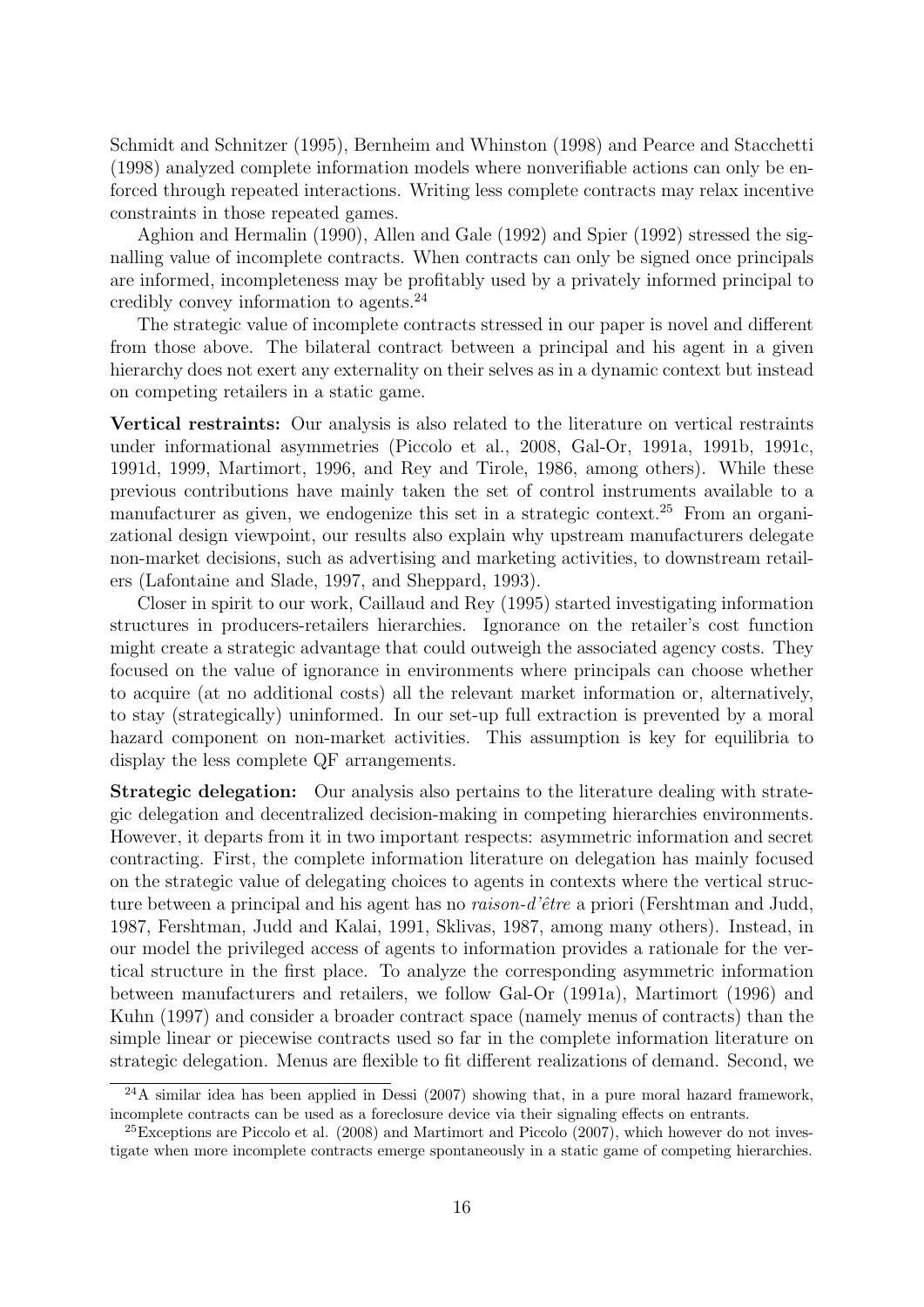focus on secret contracts. The terms of trade specified in vertical contracts are secret and cannot be used for strategic purposes; only the decision to use QF or RPM is public, an admittedly weaker assumption. Under asymmetric information, choosing a QF contract induces more information rent downstream but it has also a strategic value because more delegation affects downstream competition.<sup>26</sup>

## 6 Concluding remarks

Focusing on a simple manufacturer-retailer model, we have shown that the equilibrium determinants of the choice between QF and RPM rest upon two somewhat natural aspects of information asymmetries: (i) the way different screening instruments shape agency costs; (ii) the type of externalities that bilateral negotiations between manufacturer-retailer pairs impose on competing vertical structures. The main result is that manufacturers dealing with (exclusive) competing retailers, may prefer to leave contracts silent on some (potentially) verifiable performance measures, namely price, whenever certain other aspects of agents' activity remain noncontractible. The key idea is that by allowing agents to respond more efficiently to competition, QF has a strategic value in that it may induce a more friendly behavior in the downstream competition. An interesting, and somewhat wider lesson of this result is that competition, and especially the channels through which it develops, can be an important source of contractual incompleteness.

## 7 Appendix

#### 7.1 Market equilibrium under RPM

In this section we provide a formal characterization of the market equilibrium when  $S_1$ offers RPM. The next lemma summarizes the results.

**Lemma 1** Assume **A1** and **A2**, then the following properties hold:

- $e_1^P(\theta) \leq e_1^*(\theta)$  and  $q_1^P(\theta) \leq q_1^*(\theta)$  for all  $\theta$  (with equality holding only at  $\overline{\theta}$ )
- Information rents are increasing in  $\theta$  and (5) holds.

**Proof.** Since we are considering the case where  $\Delta\theta$  is small enough, we can use the following first-order Taylor expansions in describing output and effort around  $\bar{\theta}$ :  $q_1^P(\theta) \approx$  $q_1^*(\overline{\theta}) - \dot{q}_1^P(\overline{\theta}) (\overline{\theta} - \theta)$  and  $e_1^P(\theta) \approx e_1^*(\overline{\theta}) - \dot{e}_1^P(\overline{\theta}) (\overline{\theta} - \theta)$  for all  $\theta$ .

To show that  $\dot{q}^P(\theta) \geq 0$ , simple application of l'Hospital's rule yields:

$$
\dot{q}_1^P(\bar{\theta})=\lim_{\theta\rightarrow\overline{\theta}}\frac{2(\dot{q}_1^P(\theta)-\psi''(e_1^P(\theta))\dot{e}_1^P(\theta))-(2+\rho(1+\sigma\dot{e}_1^P(\theta)))(\dot{h}(\theta)\psi''(e_1^P(\theta))-h(\theta)\psi'''(e_1^P(\theta))\dot{e}_1^P(\theta))}{\rho^2\left(\dot{h}(\theta)\psi''(e_1^P(\theta))+h(\theta)\psi'''(e_1^P(\theta))\dot{e}_1^P(\theta)\right)},
$$

which, from (10) together with  $\dot{h}(\overline{\theta}) = -1$  and  $h(\overline{\theta}) = 0$ , yields:

$$
\dot{q}_1^P(\overline{\theta}) = \frac{2\psi''(2+\rho)}{\psi''(4-2\rho(\sigma+\rho))-\sigma\rho-2}
$$
\n(16)

 $^{26}$ See also Katz (1991) and Caillaud, Jullien and Picard (1995) on the strategic value of secret contracts in vertical relationships plagued with agency problems.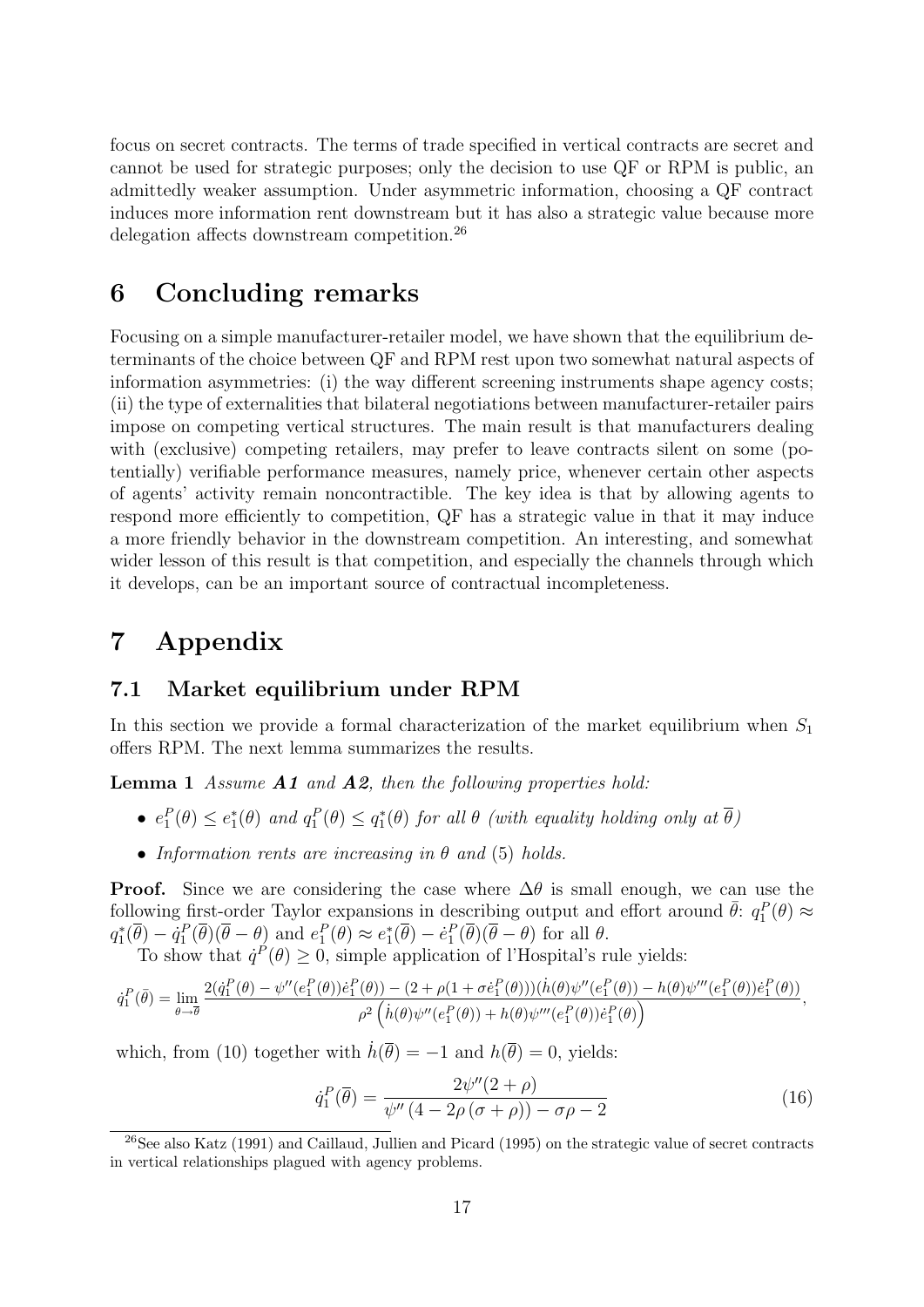where  $\psi'' = \psi''(e^*(\bar{\theta}))$ . Therefore, monotonicity of  $q_1^P(\theta)$  is guaranteed by **A2**, that is:

$$
\min_{e \in \mathbb{R}_+} \psi''(e) > \frac{2 + \sigma \rho}{4 - 2\rho(\sigma + \rho)}.
$$

By using the definition of  $q_1^*(\theta)$  we get:

$$
\dot{q}_1^*(\overline{\theta}) = \frac{\psi''(2+\rho)}{\psi''(4-\rho^2) - \sigma\rho - 2},
$$

which is clearly positive under **A2**.

Now, since  $q_1^{\tilde{P}}(\theta) - q_1^*(\theta) \approx (q_1^*(\bar{\theta}) - \dot{q}_1^P(\bar{\theta}))(\bar{\theta} - \theta)$  for all  $\theta$  in a neighborhood of  $\bar{\theta}$ , we get:

$$
\dot{q}_1^P(\overline{\theta}) - \dot{q}_1^*(\overline{\theta}) = \frac{(2+\sigma\rho)(2\psi''-1)(2+\rho)\psi''}{(\psi''(4-2\rho(\sigma+\rho))-\sigma\rho-2)(\psi''(4-\rho^2)-\sigma\rho-2)}
$$

which immediately implies  $\dot{q}_1^*(\bar{\theta}) < \dot{q}_1^P(\bar{\theta})$  by **A2**. Hence  $q_1^P(\theta) \leq q_1^*(\theta)$  for all  $\theta$  for  $\Delta\theta$ small enough with equality only at  $\overline{\theta}$ .

By using the same kind of arguments, we have:

$$
\dot{e}_1^P(\overline{\theta}) = \frac{(2\psi'' + 1)(2+\rho)}{\psi''(4-2\rho(\sigma+\rho)) - \sigma\rho - 2}.
$$

Then, since  $\psi'' \dot{e}_1^* (\overline{\theta}) = \dot{q}_1^* (\overline{\theta})$ , one gets:

$$
\dot{e}_1^P(\overline{\theta}) - \dot{e}_1^*(\overline{\theta}) = \frac{2(2+\rho)(4-\rho^2)\psi''(2\psi''-1)}{(\psi''(4-2\rho(\sigma+\rho))-\sigma\rho-2)(\psi''(4-\rho^2)-\sigma\rho-2)},
$$

implying  $\dot{e}_1^*(\bar{\theta}) < \dot{e}_1^P(\bar{\theta})$  by **A2** and, as a consequence,  $e_1^P(\theta) \leq e_1^*(\theta)$  for all  $\theta$ .

Notice also that program  $(\mathcal{P}^{P}{}')$  displays interior solutions whenever  $\Delta\theta$  is sufficiently small. Moreover, from the above results one can show that information rents are increasing in  $\theta$ . In fact, simple algebra shows that:

$$
0 < \dot{U}_1^P \left( \bar{\theta} \right) = \frac{(2+\rho) \left( 2\psi'' - 1 \right) \psi' \left( e_1^* \left( \bar{\theta} \right) \right)}{\psi'' \left( 4 - 2\rho \left( \sigma + \rho \right) \right) - \sigma \rho - 2}
$$

so that  $U_1^P(\cdot)$  is increasing if  $\Delta\theta$  is small enough.

The same kind of arguments allows to show that the monotonicity condition holds, i.e.,  $2\dot{q}_1^P(\theta)(1+\rho\dot{q}_2^P(\theta))>0$  for all  $\theta$ . Moreover, uniqueness simply follows from linearity of  $p_i(\cdot)$  for  $i = 1, 2$  and strictly concavity of  $(\mathcal{P}^{P'}).$ 

Finally, let  $U_1^P(\theta, \hat{\theta})$  be  $R_1$ 's profits when the true retailer's type is  $\theta$  but he announces a message  $\hat{\theta} \neq \theta$  to  $S_1$ . To show that global incentive compatibility constraints hold we must have  $\Gamma^P(\theta, \hat{\theta}) \equiv U_1^P(\theta, \theta) - U_1^P(\theta, \hat{\theta}) > 0$  for each pair  $(\theta, \hat{\theta}) \in \Theta^2$ . Assume then  $\theta > \hat{\theta}$  without loss of generality, simple algebraic manipulations allow to rewrite  $\Gamma^P(\cdot)$  as  $\Gamma^{P}(\theta, \hat{\theta}) = \int_{\hat{\theta}}^{\theta} \left\{ \dot{t}_{1}^{P}(s) - 2\psi'(e_{1}^{P}(s, \theta))\dot{q}_{1}^{P}(s) \right\} ds$ , where  $e_{1}^{P}(s, \theta) \equiv 2q_{1}^{P}(s) - \rho q_{2}^{P}(\theta) - \theta$ . By using (4) and substituting for  $t_1^P(s) \equiv 2\psi'(e_1^P(s))\dot{q}_1^P(s)$  into  $\Gamma^P(\cdot)$ , one obtains:

$$
\Gamma^{P}(\theta, \hat{\theta}) = 2 \int_{\hat{\theta}}^{\theta} \dot{q}_{1}^{P}(s) \left\{ \int_{s}^{\theta} \psi''(e(s, x))(1 + \rho \dot{q}_{2}^{P}(x))dx \right\} ds.
$$

Then, since  $\dot{q}_1^P(\bar{\theta}) > 0$  by **A2**, we have  $\dot{q}_1^P(\theta) > 0$  for  $\theta$  close enough to  $\bar{\theta}$ , which implies  $(1 + \rho \dot{q}_2^P(\theta)) > 0$  from the fact that monotonicity conditions hold. Finally, it follows that  $\Gamma^P(\theta, \tilde{\theta}) > 0$  for all  $\theta$  and  $\hat{\theta}$ , which concludes the proof.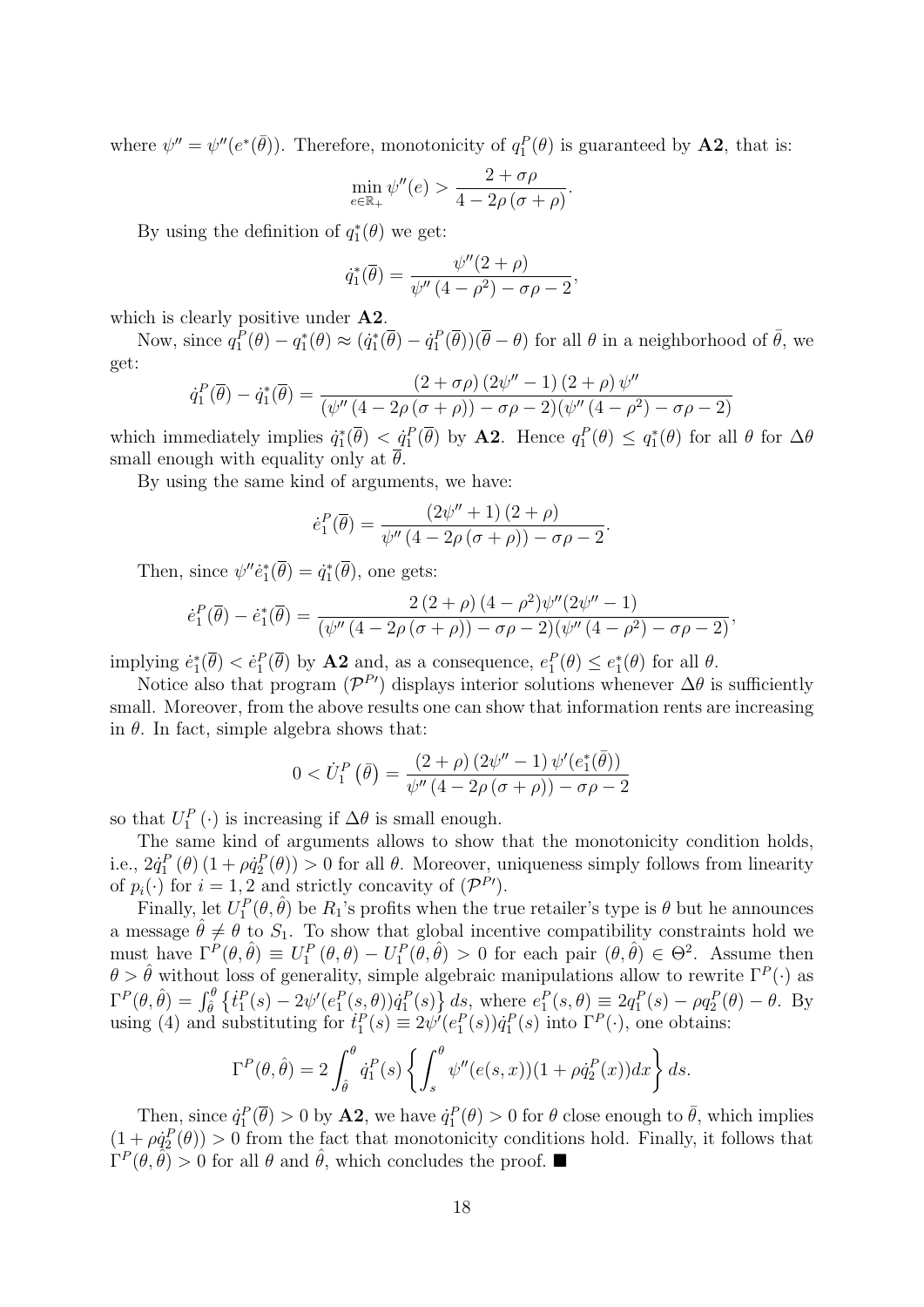#### 7.2 Market equilibrium under QF

We provide now a formal characterization of the market equilibrium when  $S_1$  offers a QF contract. The next lemma summarizes the results.

**Lemma 2** Assume  $A1$  and  $A2$ , then the following properties hold:

- $\bullet$   $e_1^Q$  $_1^Q(\theta) \leq e_1^*(\theta)$  and  $q_1^Q$  $\mathcal{L}_{1}^{Q}(\theta) \leq q_{1}^{*}(\theta)$  for all  $\theta$  (with equality only at  $\overline{\theta}$ );
- Information rents are increasing in  $\theta$  and (12) holds.

**Proof.** As before, we consider the approximation  $q_1^Q$  $q_1^Q(\theta) \approx q_1^*(\overline{\theta}) - \dot{q}_1^Q$  $\int_1^Q (\theta)(\theta - \theta)$  for all θ. From (15), l'Hospital's rule yields:

$$
\dot{q}_1^Q(\bar{\theta}) = \lim_{\theta \to \bar{\theta}} \frac{(2+\rho)(1-\dot{h}(\theta)) + (2+\rho\sigma)\phi'(q_1^Q(\theta))\dot{q}_1^Q(\theta) - \dot{q}_1^Q(\theta)(4-\rho^2)}{\rho \left(\dot{h}(\theta)(\sigma\phi'(q_1^Q(\theta)) + \rho) + \sigma h(\theta)\phi''(q_1^Q(\theta))\dot{q}_1^Q(\theta)\right)}.
$$

Using  $\dot{h}(\overline{\theta}) = -1$  and  $h(\overline{\theta}) = 0$ , we get:

$$
\dot{q}_1^Q(\overline{\theta}) = \frac{(2+\rho)\psi''}{\psi''(2-\rho^2) - \sigma\rho - 1},
$$

where monotonicity follows,  $\dot{q}_1^Q$  $\mathcal{L}_1^Q(\theta) > 0$ , if **A2** holds, that is:

$$
\min_{e \in \mathbb{R}_+} \psi''(e) > \frac{1 + \sigma \rho}{2 - \rho^2}.
$$

In the limit of small uncertainty, we have  $q_1^Q$  $q_1^Q(\theta) - q_1^*(\theta) \approx (\dot{q}_1^*(\overline{\theta}) - \dot{q}_1^Q)$  $\eta_1^Q(\theta)$  ( $\theta - \theta$ ) for all  $\theta$  where:

$$
\dot{q}_1^Q(\overline{\theta}) - \dot{q}_1^*(\overline{\theta}) = \frac{(2+\rho)(2\psi''-1)\psi''}{(\psi''(2-\rho^2)-\sigma\rho-1)(\psi''(4-\rho^2)-\sigma\rho-2)},
$$

which immediately implies  $\dot{q}_1^*(\overline{\theta}) < \dot{q}_1^Q$  $_1^Q(\overline{\theta})$  by **A2**. Hence  $q_1^Q$  $q_1^Q(\theta) \leq q_1^*(\theta)$  for all  $\theta$  with equality only at  $\overline{\theta}$ . By using the same kind of argument one also has  $e_1^{\mathcal{Q}}$  $e_1^Q(\theta) \approx e_1^*(\overline{\theta}) \dot{e}_1^Q$  $_{1}^{\mathcal{Q}}(\theta)(\theta-\theta)$ . Hence:

$$
\dot{e}_1^Q(\overline{\theta}) = \phi'(q_1^*(\overline{\theta}))\dot{q}_1^Q(\overline{\theta}) > \phi'(q_1^*(\overline{\theta}))\dot{q}_1^*(\overline{\theta}) = \dot{e}_1^*(\overline{\theta}),
$$

which directly implies  $e_1^Q$  $_1^Q(\theta) \leq e_1^*(\theta)$  for all  $\theta$ .

That program  $(\mathcal{P}^{Q})$  displays interior solutions whenever  $\Delta\theta$  is small enough is obvious. Hence, for  $q_1^Q$  $\mathcal{L}_1^Q(\theta)$  being interior, **A2** implies:

$$
0 < \dot{U}_1^Q(\bar{\theta}) = \frac{q_1^Q(\bar{\theta}) (2\psi'' - 1) (2 + \rho)}{2(\psi'' (2 - \rho^2) - \sigma \rho - 1)},
$$

so that  $U_1^Q$  $\mathcal{L}_{1}^{Q}(\cdot)$  is increasing in  $\theta$  if  $\Delta\theta$  is small enough.

Since  $\dot{q}_1^Q$  $\mathcal{L}_1^Q(\theta) > 0$ , one can check that the monotonicity condition also holds, i.e.,  $(1 +$  $\rho\dot{q}_2^Q$  $q_2^Q(\theta))\dot q_1^Q$  $\mathcal{L}_1^Q(\theta) > 0$ . Moreover, uniqueness simply follows from linearity of  $p_1(\cdot)$  and strictly concavity of  $(\mathcal{P}^Q)$ .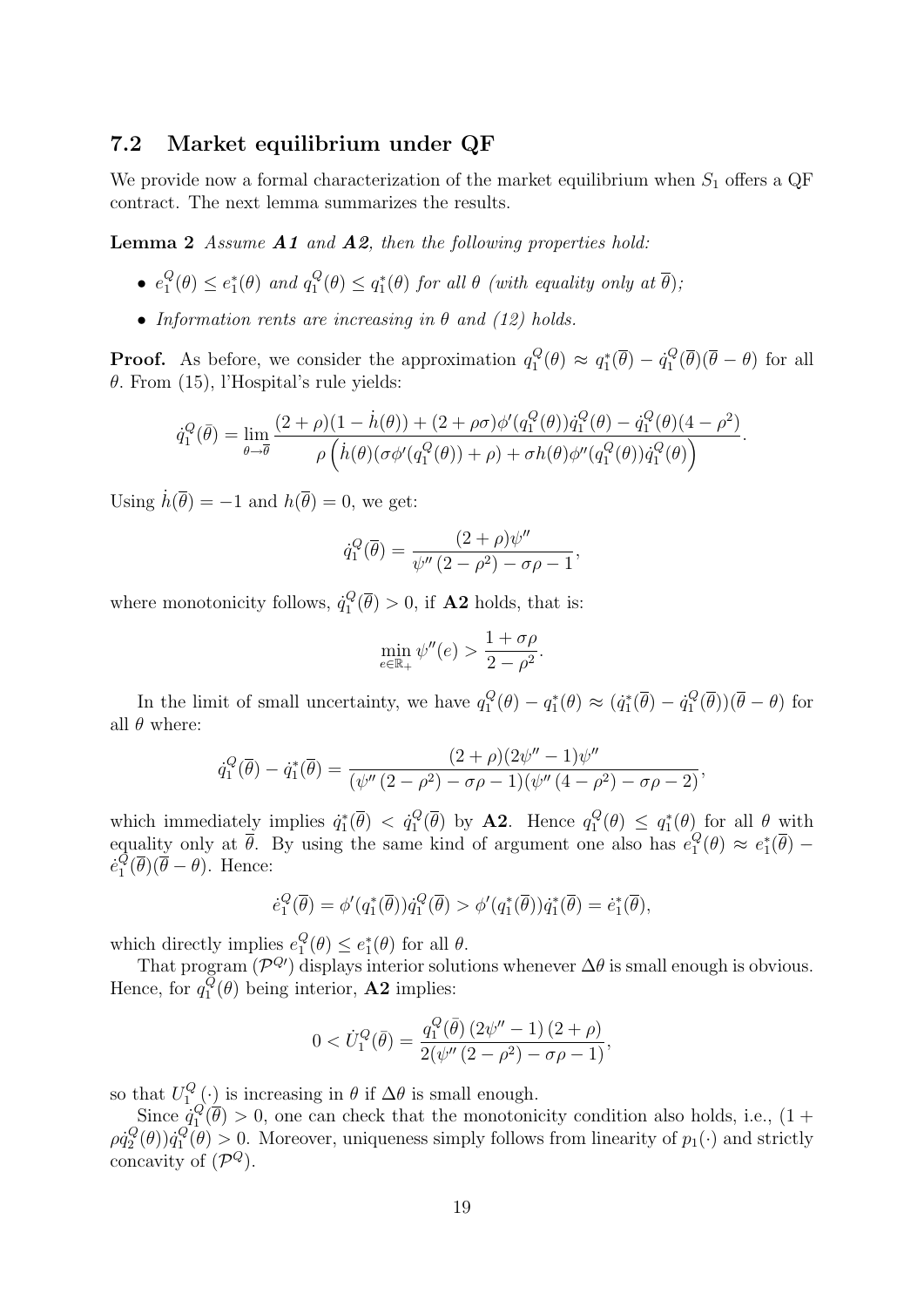Finally, let  $U_1^Q$  $T_1^Q(\theta, \hat{\theta})$  define the retailer's profits when the true demand realization is θ but he announces a message  $\hat{\theta} \neq \theta$  to S<sub>1</sub>. To show that global incentive compatibility constraints hold we must have  $\Gamma^Q(\theta, \hat{\theta}) \equiv U_1^Q$  $U_1^Q(\theta, \theta) - U_1^Q$  $\overline{f}_1^Q(\theta, \hat{\theta}) > 0$  for each pair  $(\theta, \hat{\theta}) \in \Theta^2$ . Assume then  $\theta > \hat{\theta}$  without loss of generality, simple algebraic manipulations allow to rewrite  $\Gamma^Q(\cdot)$  as:

$$
\Gamma^{Q}(\theta, \hat{\theta}) = \int_{\hat{\theta}}^{\theta} \left\{ -\dot{t}_{1}^{Q}(s) + \dot{q}_{1}^{Q}(s) p_{1}(\theta, e_{1}^{Q}(s), q_{1}^{Q}(s), q_{2}^{Q}(\theta)) - q_{1}^{Q}(s) \dot{q}_{1}^{Q}(s) \right\} ds.
$$

By using (11) and substituting for  $\dot{t}^Q(s) \equiv \dot{q}_1^Q$  $q_{1}^{Q}(s)p_{1}(s,e_{1}^{Q}% ,\theta_{1}^{Q}(s))p_{2}(s,e_{1}^{Q}(s))p_{3}(s)$  $_{1}^{Q}(s), q_{1}^{Q}$  $q_{1}^{Q}(s), q_{2}^{Q}$  $q_2^Q(s)$ ) $-q_1^Q$  $f_{1}^{Q}(s)\dot{q}_{1}^{Q}$  $\binom{Q}{1}(s)$  into the above equation, we get:

$$
\Gamma^{Q}(\theta, \hat{\theta}) = \int_{\hat{\theta}}^{\theta} \dot{q}_{1}^{Q}(s) \left\{ \int_{s}^{\theta} (1 + \rho \dot{q}_{2}^{Q}(x)) dx \right\} ds.
$$

Then, since we have proved above that  $1 + \rho q_2^Q$  $\Omega_2^Q(\theta) > 0$  under **A2**, one also has  $\Gamma^Q(\theta, \hat{\theta}) > 0$ , which concludes the proof.

#### 7.3 Proof of Proposition 1

Observe that  $e_1^Q$  $_1^Q(\theta) - e_1^P(\theta) \approx (e_1^P(\overline{\theta}) - e_1^Q)$  $\binom{Q}{1}(\theta)$  ( $\theta - \theta$ ) for all  $\theta$ . Using the definition of  $\dot{e}_1^P(\overline{\theta})$  and  $\dot{e}_1^Q$  $_{1}^{\mathcal{Q}}(\theta)$  we get:

$$
\dot{e}_1^P(\overline{\theta}) - \dot{e}_1^Q(\overline{\theta}) = \frac{(2\psi'' - 1)(2 + \rho)(\psi''(2 - \rho^2) - 1)}{(2\psi''(2 - \rho(\sigma + \rho)) - \sigma\rho - 2)(\psi''(2 - \rho^2) - \sigma\rho - 1)},
$$

which immediately implies  $\dot{e}_1^P(\overline{\theta}) > \dot{e}_1^Q$  $_1^Q(\overline{\theta})$  by **A2**. Hence,  $e^Q(\theta) \geq e^P(\theta)$  for all  $\theta$  with equality only at  $\theta$ .

By using the same kind of arguments we have  $q_2^Q$  $q_2^Q(\theta) - q_2^P(\theta) \approx (\dot{q}_2^P(\overline{\theta}) - \dot{q}_2^Q)$  $Q_2^Q(\theta))(\theta-\theta)$ for all θ. Hence:

$$
\dot{q}_2^P(\overline{\theta}) - \dot{q}_2^Q(\overline{\theta}) = \frac{\sigma (2+\rho) (2\psi'' - 1)^2}{2(2\psi'' (2-\rho(\sigma+\rho)) - \sigma\rho - 2)(\psi'' (2-\rho^2) - \sigma\rho - 1)},\tag{17}
$$

which immediately yields the result as long as  $A2$  holds.

Similarly, we have:

$$
\dot{q}_1^P(\overline{\theta}) - \dot{q}_1^Q(\overline{\theta}) = \frac{\sigma \rho (2\psi'' - 1) (2 + \rho) \psi''}{(2\psi'' (2 - \rho(\sigma + \rho)) - \sigma \rho - 2)(\psi'' (2 - \rho^2) - \sigma \rho - 1)},
$$

implying  $sign(q_1^Q)$  $s_1^Q(\theta) - q_1^P(\theta) = sign(\sigma \rho)$  by **A2.** 

#### 7.4 Proof of Theorem 1

First, observe that when  $\Delta\theta$  is sufficiently small and given that  $\dot{h}(\overline{\theta}) = -1$  and  $h(\overline{\theta}) = 0$ , one can also approximate the distribution  $F(\cdot)$  with a uniform distribution, i.e.,  $\hat{\theta} \sim U[\Theta]$ , yielding immediately  $E_{\theta}[\bar{\theta} - \theta] \approx \Delta \theta/2$  and  $E_{\theta}[\bar{\theta} - \theta]^2 \approx \Delta \theta^2/3$ .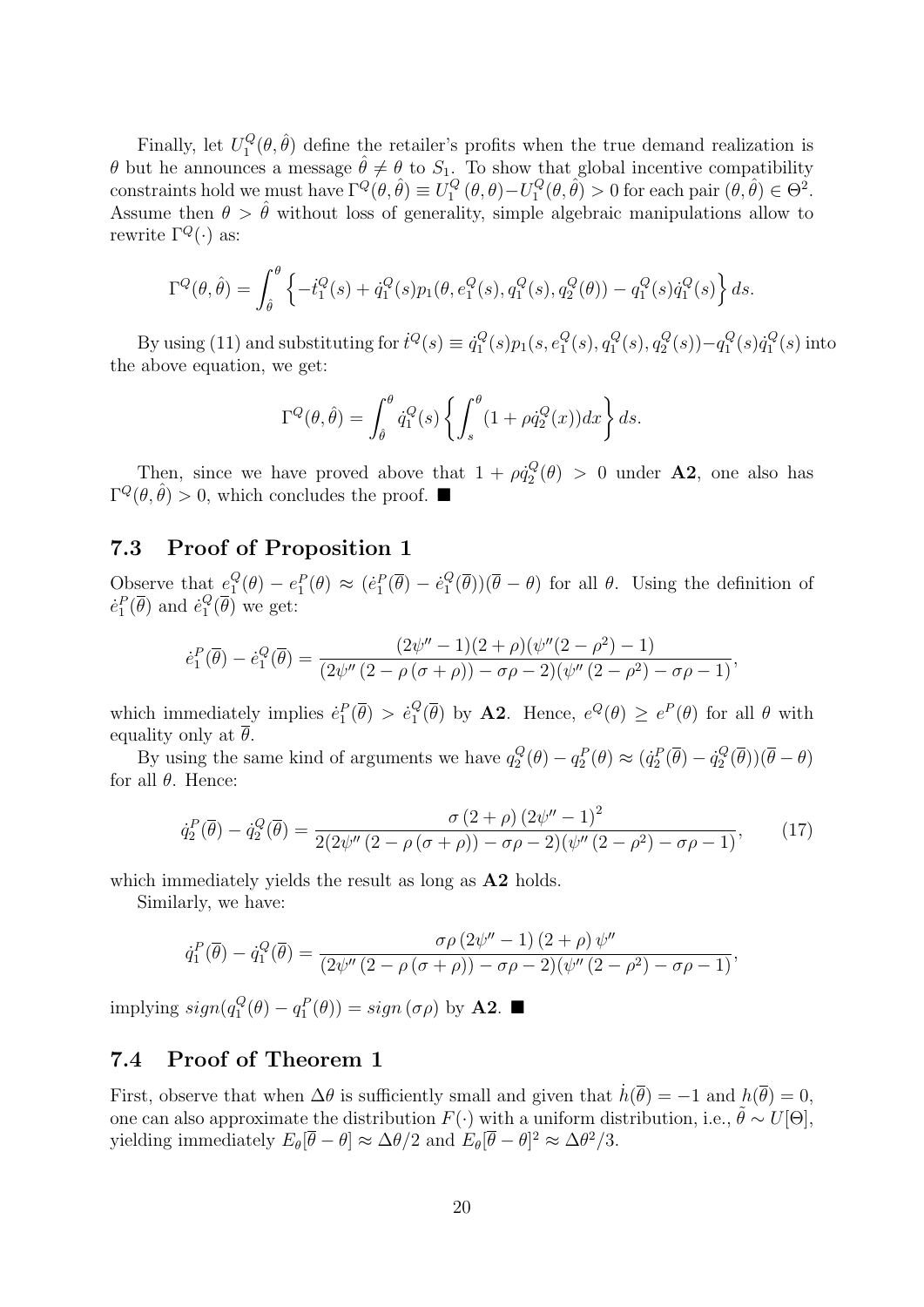Second, observe that in the limit of small uncertainty the expected profit of the upstream supplier under both contractual regimes can be obtained by using a second-order Taylor expansion of (virtual) profits around  $\theta$ :

$$
\Pi_1^{\omega} = E_{\theta}[\Pi_1^{\omega}(\theta)] \approx \Pi_1^{\omega}(\overline{\theta}) - \dot{\Pi}_1^{\omega}(\overline{\theta})E_{\theta}[\overline{\theta} - \theta] + \frac{1}{2}\ddot{\Pi}_1^{\omega}(\overline{\theta})E_{\theta}[\overline{\theta} - \theta]^2 \text{ for each } \omega \in \{Q, P\} \tag{18}
$$

where  $\Pi_1^{\omega}(\theta)$  is the type-contingent virtual profit in state  $\theta$  when the optimal contract is chosen in class  $\omega$ . We have:

$$
\Pi_1^P(\theta) = (\theta + e_1^P(\theta) - \rho q_2^P(\theta) - q_1^P(\theta))q_1^P(\theta) - \psi (e_1^P(\theta)) - h(\theta)(1 + \rho \dot{q}_2^P(\theta))\psi'(e_1^P(\theta))
$$

and

$$
\Pi_1^Q(\theta) = (\theta + e_1^Q(\theta) - \rho q_2^Q(\theta) - q_1^Q(\theta))q_1^Q(\theta) - \psi(e_1^Q(\theta)) - h(\theta)(1 + \rho \dot{q}_2^Q(\theta))q_1^Q(\theta)
$$

with  $\psi'(e_1^Q)$  $_1^Q(\theta) = q_1^Q$  $\mathcal{Q}_1(\theta)$ .

Taking expectations on both sides of (18) we get up to terms of order at least 3:

$$
\Pi_1^Q - \Pi_1^P \approx \left( \Pi_1^P(\overline{\theta}) - \Pi_1^Q(\overline{\theta}) \right) \frac{\Delta \theta}{2} + \left( \Pi_1^Q(\overline{\theta}) - \Pi_1^P(\overline{\theta}) \right) \frac{\Delta \theta^2}{6},\tag{19}
$$

We need then to compute each term appearing in (19). First, consider program  $(\mathcal{P}^{P'}),$ differentiating with respect to  $\theta$  the maximand and using the Envelope Theorem we have:

$$
\Pi_1^P(\theta) = 2\psi'(e_1^P(\theta))(1 + \rho \dot{q}_2^P(\theta)) + (\bar{\theta} - \theta)\psi''(e_1^P(\theta))(1 + \rho \dot{q}_2^P(\theta))^2.
$$

Taking limits for  $\theta \to \overline{\theta}$  on both sides yields  $\Pi_1^P(\overline{\theta}) = 2q_1^*(\overline{\theta})(1 + \rho q_2^P(\overline{\theta}))$ . Using the firstorder condition (8) in  $\Pi_1^P(\theta)$ , differentiating again with respect to  $\theta$ , we have  $\Pi_1^P(\overline{\theta}) =$  $(\dot{q}_1^P(\overline{\theta}) + \psi'' \dot{e}_1^P(\overline{\theta})) (1 + \rho \dot{q}_2^P(\overline{\theta})).$ 

Consider now program  $(\mathcal{P}^{Q\prime})$ , differentiating with respect to  $\theta$  the maximand and using the Envelope Theorem we have:

$$
\dot{\Pi}_1^Q(\theta) = 2(1 + \rho \dot{q}_2^Q(\theta))q_1^Q(\theta).
$$

Taking limits for  $\theta \to \bar{\theta}$  on both sides, we have  $\Pi_1^Q(\bar{\theta}) = 2q_1^*(\bar{\theta})(1 + \rho q_2^Q)$  $\mathcal{L}_2^Q(\theta)$ . By using the same kind of arguments than above, we get  $\Pi_1^Q(\vec{\theta}) = (q_1^Q)$  $\psi_1^Q(\overline{\theta}) + \psi''\dot{e}_1^Q$  $\left(\overline{\theta}\right)(1+\rho\dot{q}_2^Q)$  $\binom{Q}{2}(\theta)$ ).

Substituting  $\Pi_1^{\omega}(\overline{\theta})$  and  $\Pi_1^{\omega}(\overline{\theta})$ , for  $\omega \in \{Q, P\}$ , into  $\Pi_1^{Q} - \Pi_1^{P}$ , it follows:

$$
\Pi_1^Q - \Pi_1^P \approx \rho q^* (\overline{\theta}) \left( \dot{q}_2^P (\overline{\theta}) - \dot{q}_2^Q (\overline{\theta}) \right) \Delta \theta
$$

$$
- \left( (\dot{q}_1^P (\overline{\theta}) + \psi'' \dot{e}_1^P (\overline{\theta})) (1 + \rho \dot{q}_2^P (\overline{\theta})) - (\dot{q}_1^Q (\overline{\theta}) + \psi'' \dot{e}_1^Q (\overline{\theta})) (1 + \rho \dot{q}_2^Q (\overline{\theta})) \right) \frac{\Delta \theta^2}{6}.
$$

Taking  $\Delta\theta$  small enough and substituting (17) into the above equation we have up to terms of order  $\Delta\theta^2$  when  $\rho\sigma > 0$ :

$$
\Pi_1^Q - \Pi_1^P \approx \frac{\sigma \rho q^*(\overline{\theta}) (2\psi'' - 1) (2 + \rho) \psi'' \Delta \theta}{(2\psi'' (2 - \rho(\sigma + \rho)) - \sigma \rho - 2)(\psi'' (2 - \rho^2) - \sigma \rho - 1)},
$$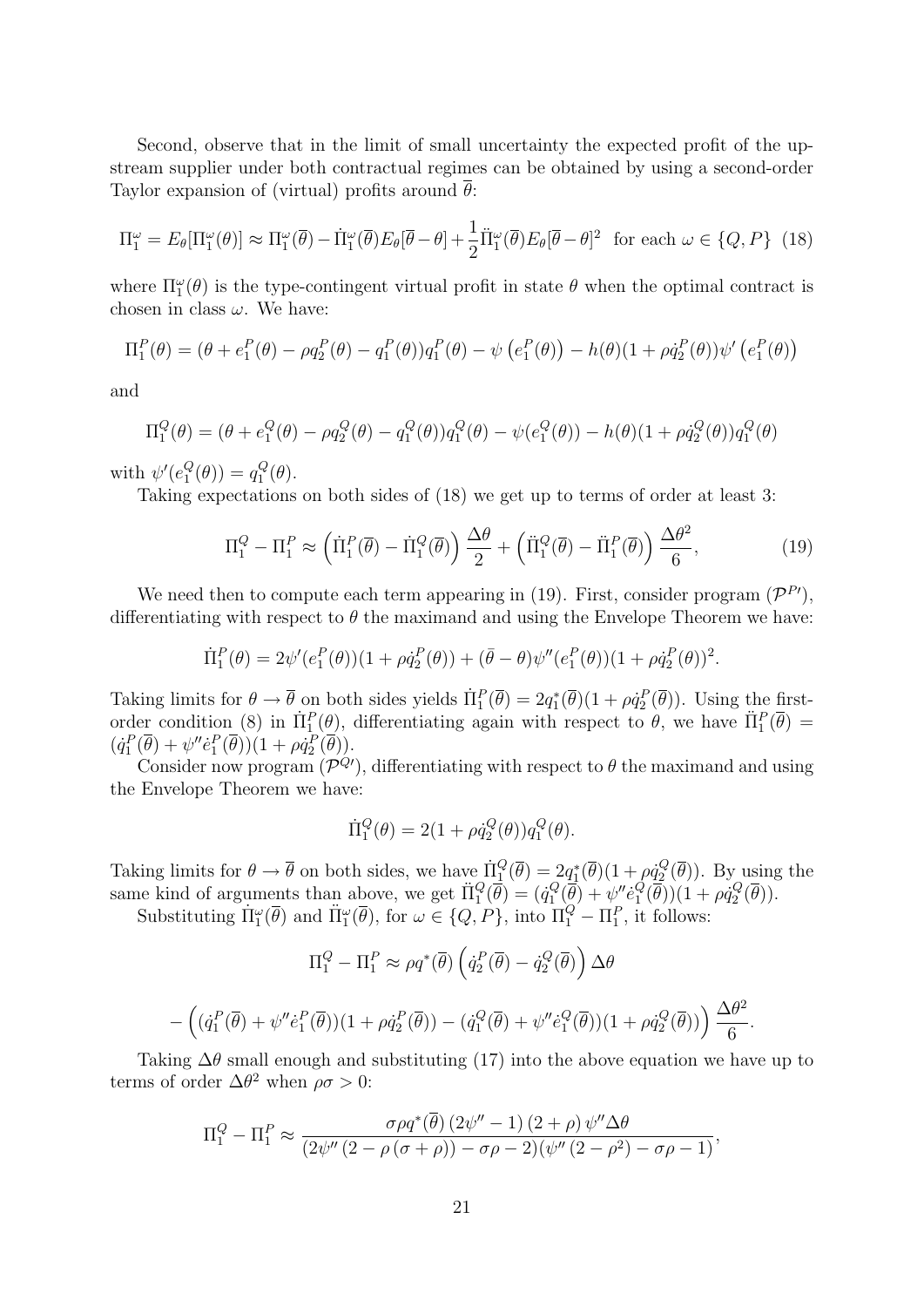which immediately yields the result since  $\Pi_1^Q - \Pi_1^P > 0$  whenever  $\rho \sigma > 0$ , and  $\Pi_1^Q - \Pi_1^P < 0$ whenever  $\rho \sigma < 0$ .

To conclude the proof we must consider the case where  $\sigma \rho = 0$ . A first-order approximation is now not enough to sign  $\Pi_1^Q - \Pi_1^P$ , hence we will use the second-order term of the Taylor approximation (19):

$$
\Pi_1^Q - \Pi_1^P \approx \left( (\dot{q}_1^Q(\overline{\theta}) + \psi'' \dot{e}_1^Q(\overline{\theta})) (1 + \rho \dot{q}_2^Q(\overline{\theta})) - (\dot{q}_1^P(\overline{\theta}) + \psi'' \dot{e}_1^P(\overline{\theta})) (1 + \rho \dot{q}_2^P(\overline{\theta})) \right) \frac{\Delta \theta^2}{6}.
$$

First assume  $\sigma = 0$ , in this case  $\dot{q}_1^P(\overline{\theta}) = \dot{q}_1^Q$  $q_1^Q(\overline{\theta})$  and  $\dot{q}_2^P(\overline{\theta}) = \dot{q}_2^Q$  $\chi_2^Q(\theta)$ , then we have:

$$
\Pi_1^Q - \Pi_1^P \approx -\psi''(1 + \rho \dot{q}_2^Q(\overline{\theta})) (\dot{e}_1^P(\overline{\theta}) - \dot{e}_1^Q(\overline{\theta})) \frac{\Delta \theta^2}{6},
$$

which yields the result since  $\dot{e}_1^P(\overline{\theta}) > \dot{e}_1^Q$  $_{1}^{\mathcal{Q}}(\theta)$ . The same kind of arguments allows to show that, when  $\rho = 0$ ,

$$
\Pi_1^Q - \Pi_1^P \approx -\psi''(\dot{e}_1^P(\overline{\theta}) - \dot{e}_1^Q(\overline{\theta}))\frac{\Delta\theta^2}{6} < 0,
$$

which concludes the proof.  $\blacksquare$ 

### References

- [1] Aghion, P., and Hermalin, B., (1990), "Legal Restrictions on Private Contracts Can Enhance Efficiency" The Journal of Law, Economics and Organization, 6: 381-409
- [2] Allen, F., and Gale, D., (1992), "Measurement Distortion and Missing Contingencies Optimal Contracts", Economic Theory, 2: 1-26.
- [3] Bernheim, B. D., and Whinston M. D., (1998), "Incomplete Contracts and Strategic Ambiguity", American Economic Review, 88: 902-932.
- [4] Blair, F. B., and Lewis, T.R., (1994), "Optimal Retail Contracts with Asymmetric Information and Moral Hazard", Rand Journal of Economics, 25: 284-296.
- [5] Bollard, A. E., (1989), "An Economic Comment on the Commerce Act Review", mimeo.
- [6] Bork, R., (1978), The Antitrust Paradox, Free Press, New-York.
- [7] Caillaud, B., Jullien, B. and Picard, P., (1995), "Competing Vertical Structures: Precommitment and Renegotiation", Econometrica, 63: 621-646.
- [8] Caillaud, B., and Rey, P., (1995), "Strategic Ignorance in Producer-Distributor Relationship", mimeo University of Toulouse.
- [9] Chevalier, J. A., Kashyap, J. A. and Rossi, P. A., (2003), "Why Don't Prices Rise during Periods of Peak Demand? Evidence from Scanner Data", American Economic Review, 93: 15-37.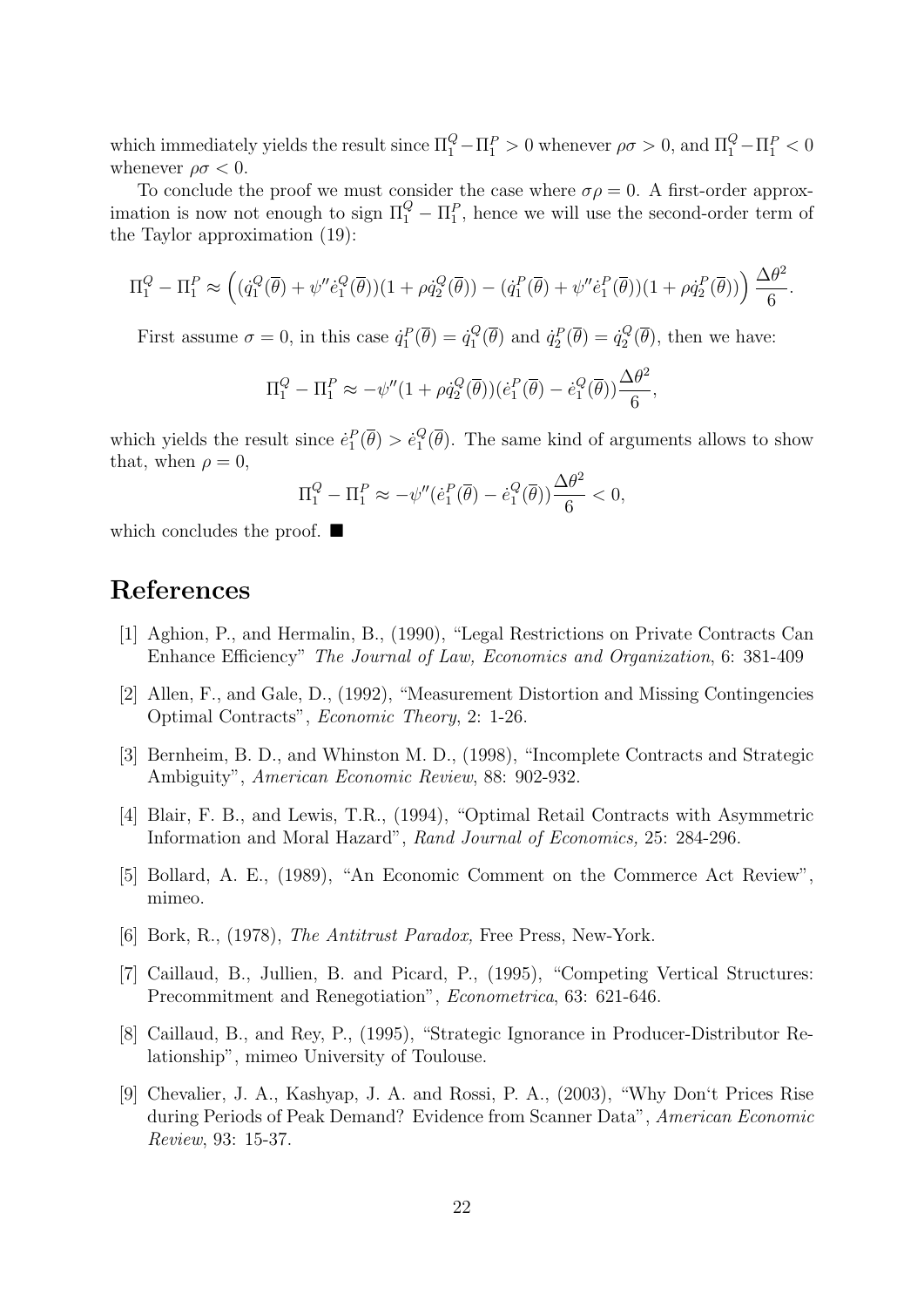- [10] Crémer, J., (1995), "Arm's Length Relationships", *Quarterly Journal of Economics*, 110: 275-295.
- [11] Dessi, R., (2007), "Contractual Enforcement and Strategic Incompleteness" IDEI Working Paper, n. 465.
- [12] Dewatripont, M., and Maskin, E., (1995), "Contractual Contingencies and Renegotiation", Rand Journal of Economics, 26: 704-719.
- [13] Dewatripont, M., and Maskin, E., (1990), "Contract Renegotiation in Models of Asymmetric Information", European Economic Review, 34: 311-321.
- [14] Fershtman, C., and Judd, K., (1987), "Equilibrium Incentives in Oligopoly", American Economic Review, 77: 551-559.
- [15] Fershtman, C., Judd, K., and E. Kalai, (1991), "Observable Contracts, Strategic Delegation and Cooperation", International Economic Review, 32: 551-559.
- [16] Gal-Or, E., (1991a), "A Common Agency with Incomplete Information", Rand Journal of Economics, 22: 274-286.
- [17] Gal-Or, E., (1991b), "Duopolistic Vertical Restraints", European Economic Review, 35: 1237-1253.
- [18] Gal-Or, E., (1991c), "Vertical Restraints with Incomplete Information", The Journal of Industrial Economics, 39: 503-516.
- [19] Gal-Or, E., (1991d), "Vertical Integration in Oligopoly", The Journal of Law and Economic Organization, 8: 377-393.
- [20] Gal-Or, E., (1999), "Vertical Integration or Separation of the Sales Functions as Implied by Competitive Forces", International Journal of Industrial Organization, 17: 641-662.
- [21] Kastl J., Martimort, D. and Piccolo, S., (2008) "Resale Price Maintenance under Asymmetric Information: Competing Hierarchies and Retail Externalities," mimeo.
- [22] Katz, M., (1991), "Game-Playing Agents: Unobservable Contracts as Precommitments", Rand Journal of Economics, 22: 1-31.
- [23] Kuhn, K.U., (1997), "Nonlinear Pricing in Vertically Related Duopolies", Rand Journal of Economics, 28: 37-62.
- [24] Laffont, J.J., and Martimort, D., (2002), The Theory of Incentives: The Principal-Agent Model, Princeton University Press.
- [25] Laffont, J.J., and Tirole, J., (1986), "Using Cost Observation to Regulate Firms", Journal of Political Economy, 94: 614-641.
- [26] Laffont, J.J., and Tirole, J., (1993), A Theory of Incentives in Procurement and Regulation, MIT Press, Cambridge.